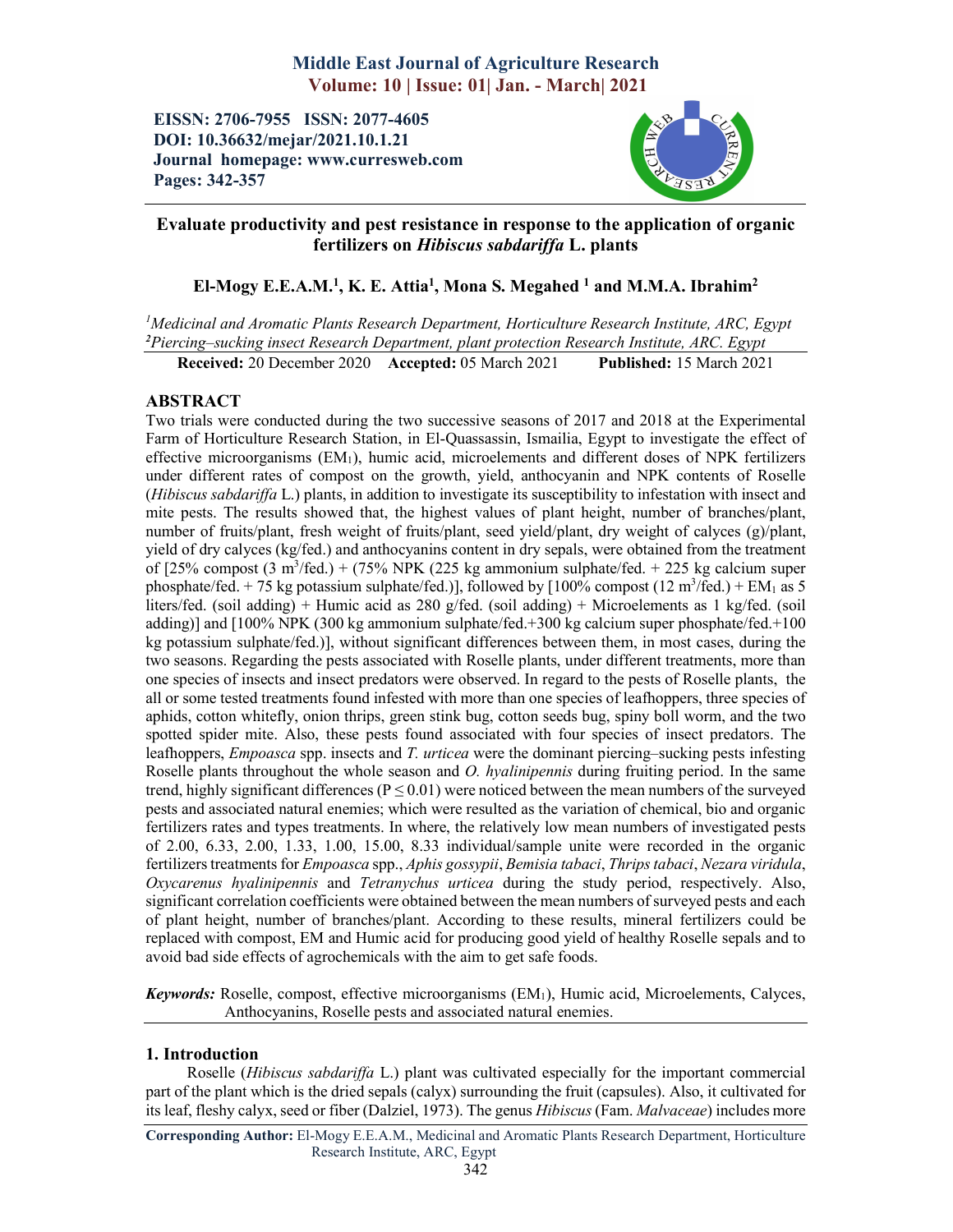than 300 species of annual or perennial herbs, shrubs or trees (Wang *et al.*, 2012). It is considered to be a native to Asia (India to Malaysia) or Tropical Africa. This plant can grow on a wide range of soil conditions, but for economic production; soil should be well supplied with important fertilizers which can improve sepals yield and their quality.

Tsai *et al* (2002) indicated that, anthocyanin is the major source of antioxidant capacity in Roselle extract. Anthocyanins are a group of flavonoid derivatives and natural pigments present in the dried calyxes and their color varies with pH.

Decoctions of Roselle have been used traditionally as an anti-hypertensive remedy. Many authors found that, Roselle lowering the systolic blood pressure and diastolic pressure in the patients (Khosravi *et al*., 2009 and Esmaeili *et al*., 2014). Moreover, anthocyanin can cause cancer cell apoptosis, especially in HL-60 cells (Chang *et al.,* 2005).

Organic fertilizers can be used to reduce the amount of toxic compounds (such as nitrate) produced by chemical fertilizers; they improve the quality of vegetables and safe for human health (Mahmoud *et al*., 2009). Compost improves physical, biological and chemical properties of soil (Albiach *et al*., 2000 and Baziramakenga and Simard, 2001).

In some countries, producing Egyptian Roselle requires a fair trade certificate to prove originality of the product. Well-knowingly, organic farming increases value of different products in agriculture and food trade (Bavec and Bavec, 2006). Many authors used compost to raise the quantity and quality of Roselle. Cassava peel compost (CPC) with NPK fertilizers caused significant increases in yield and quality of calyx compared with NPK alone (Akanbi *et al.,* 2009).

Many reports showed that spraying plants with humic acid resulted in a better plant growth and fruit yield. Azarpour *et al* (2012) stated that, the effect of humic acid as foliar spraying on eggplant (*Solanum melongena* L.) at all examined doses (25 and 50 mg/L.) had significant differences at 1% probability level of fruit yield, number of fruits per square meter, number of branches per plant and plant height.

The importance of foliar fertilization with micronutrients, Fe, Zn and Mn can be accounted by its essential role in respiration, their metabolism activation of the enzyme, photosynthesis, chloroplast formation, chlorophyll synthesis and natural hormone biosynthesis (Epstien, 1972 and Mortvedt, *et al.,* 1991). Hussein *et al* (1989) indicated that, the micronutrients (Fe or Mn at 25 p.p.m.), as foliar sprays on *H. sabdariffa*, stimulated growth and increased yield components. Fe increased the endogenous gibberellin level.

Concerning using macronutrients with organic fertilizer, Maunde and Aliyu (2012) found that, the application of 60 kg N ha<sup>-1</sup>, and 5 t FYM ha<sup>-1</sup> significantly increased total dry matter yield and height of Roselle. On the other wise, combined application of 120 kg N with 5 t FYM ha<sup>-1</sup> was optimum for total dry matter yield of Roselle.

In Egypt, Roselle plants are subjected to be attacked by many pests species, which cause economic damage throughout vegetative, fruiting periods and seed in both quantity and quality. Piercing sucking pests (aphid's species, leafhoppers, whiteflies, thrips, stink bugs and mites) and spiny boll worm are the most destructive insects on these plants. Mesbah *et al,* (1982), Ahmad (1990), El Sayed *et al*, (1990) , Ahmed *et al* (1995), Hammad and Mohsen (2000), Abd El-Moniem and Abd El-Wahab (2006), Afsah (2005). Cotton aphid, *Aphis gossypii* and leafhopper, *Empoasca* spp. reported to be the main insect species infesting Roselle plants and causes high percent of losses. On the other side, Roselle fields may harbor beneficial insects, such as predators, parasitoids, which play a noticeable role in controlling the pests and subsequently improving the production of these plants (Rashad, 1976 and 1978; Abd EL-Moniem and Abd EL-Wahab, 2006 and Abd EL-Karim *et al*., 2011). Also, many entomologists reported that there is strong relationship between the levels of nitrogen fertilization, amino acids and the levels of piercing-sucking pests infestation, which followed by the appearance of their predators and parasitoids. Moreover, different phonologies of Roselle have been reportedly attacked by insects which cause economic damage, attacking the lamina of the young foliage and matured leaves therefore result in reduction of the photosynthetic ability of the crop.

This study aims to evaluate the possibility replace the mineral fertilizers for producing Roselle plant partly or totally by using compost, EM and Humic; and to study the impact of these materials on the plants growth, yield components and pests infestation.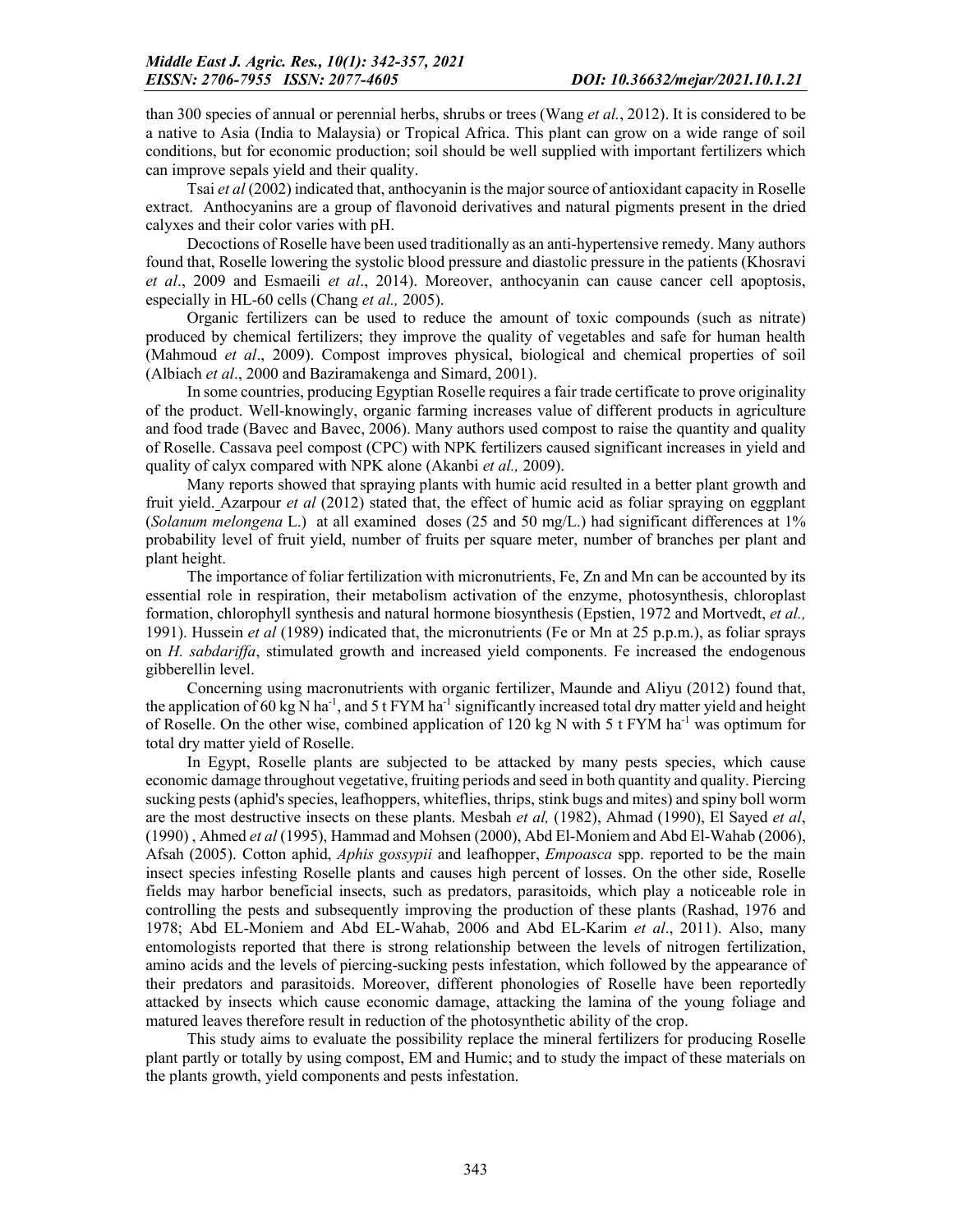#### 2. Materials and Methods

Two experiments were conducted during two successive seasons (2017 and 2018) at the Experimental Farm of Horticulture Research Station, in El-Quassassin, Ismailia, Egypt to evaluate the possibility to replace the mineral fertilizers (N, P and K) for producing Roselle plant partly or totally by using different rates of compost, EM and humic acid.

Seeds of Roselle were obtained from Medicinal and Aromatic Plants Department, Horticulture Research Institute, Agriculture Research Center, Giza, Egypt. Seeds were sown in sandy soil on the 3<sup>rd</sup> May for both seasons. Each treatment was planted in 3 rows, each row was 5 m long and 0.7 m wide; making an area of 10.5 m<sup>2</sup>. Hills were 50 cm apart; 5 seeds per hill then thinned three weeks later to one plant/hill. Other agricultural practices such as :irrigation and weeding were carried out as recommended by ministry of Agriculture in Egypt.

Fifteen treatments comprising EM<sub>1</sub>, humic acid, microelements and different doses of NPK fertilizers under different rates of compost were applied in this experiment as follow:

- 1-  $100\%$  compost (12 m<sup>3</sup>/fed.)
- 2- 100% compost +  $EM<sub>1</sub>$  (soil adding)
- 3-  $100\%$  compost + humic acid (soil adding)
- 4- 100% compost + humic acid (foliar spraying)
- 5- 100% compost + microelements (soil adding)
- 6- 100% compost + microelements (foliar spraying)
- 7-  $100\%$  compost + EM<sub>1</sub> (soil adding) + humic acid (soil adding)

8- 100% compost +  $EM_1$  (soil adding) + microelements (soil adding)

- 9- 100% compost + humic acid (foliar spraying) + microelements (foliar spraying)
- 10- 100% compost + humic acid (soil adding)  $+$  microelements (soil adding)
- 11- 100% compost + EM<sub>1</sub> (soil adding) + humic acid (soil adding) + microelements (soil adding)
- 12- 75% compost (9 m<sup>3</sup>/fed.) + [25% NPK (75 kg N/fed.+75 kg P<sub>2</sub>O<sub>5</sub>/fed.+25 kg K<sub>2</sub>O/fed.)]
- 13- 50% compost (6 m<sup>3</sup>/fed.) + [50% NPK (150 kg N/fed.+150 kg P<sub>2</sub>O<sub>5</sub>/fed.+50 kg K<sub>2</sub>O/fed.)]
- 14- 25% compost (3 m<sup>3</sup>/fed.) + [75% NPK (225 kg N/fed.+225 kg P<sub>2</sub>O<sub>5</sub>/fed.+75 kg K<sub>2</sub>O/fed.)]

15- 100% NPK (300 kg N/fed. + 300 kg P<sub>2</sub>O<sub>5</sub>/fed. + 100 kg K<sub>2</sub>O/fed.)

The compost obtained from (Beny Sweef Company to the Organic Fertilizers) was added during the preparation of the experimental soil at the rates of 12, 9, 6 and 3  $m^3$ /fed which represented 100, 75, 50 and 25% respectively. The chemical composition of the dry compost used, is shown in Table (1).

Effective microorganisms  $(EM_1)$  was applied to the soil at the concentration of 5 liters/fed. for two times, the first time was one month after the date of sowing, while, the second one was after one month from the first addition. The content of effective microorganisms  $(EM<sub>1</sub>)$  was shown in Table  $(2)$ according to Daly and Stewart, (1999) and Higa, (2002).

Preparation of humic acid from vegetarian humic acid fertilizer which contains 86 % humic acid (Abo-Zaabal Company for Fertilizers Manufacturing). Every 100 g vegetarian humic acid fertilizer containing 86 g humic acid. The vegetarian humic acid fertilizer was added to the experimental units (soil adding) as a rate of 280 g/fed. which contains 241.5 g humic acid, one month from planting and repeated one month later, while humic acid (foliar spraying with 4 cm/L.) was sprayed on the areal parts of Roselle plants one month from planting and repeated one month later, too.

The source of the microelements was the commercial product Microcomplex, which contains iron at 7%, zinc at 3.5%, manganese at 2.5%, cupper at 0.5%, boron at 0.2% and molybdenum at 0.1% was produced by The El-Nokhba Company for the Manufacture of Agricultural Fertilizers and Veterinary Medicines (Nuvac), Amman, Jordan. The microelement product (Microcomplex) used as foliar spraying and as soil adding with 1 kg/fed. one month from planting and repeated one month later to both applications.

The Roselle plants were chemically fertilized by ammonium sulphate (20.5 N %), calcium superphosphate (15.5 P<sub>2</sub>O<sub>5</sub> %) and potassium sulphate (48 K<sub>2</sub>O %). The nitrogen and potassium fertilizers were applied as soil dressing beside drippers. The amount of nitrogen and potassium fertilizers were divided into three equal doses, the first dose was added after one month from planting, whereas the other two doses were applied 20 days between them and between the first one. While calcium superphosphate fertilizer was added during soil preparation.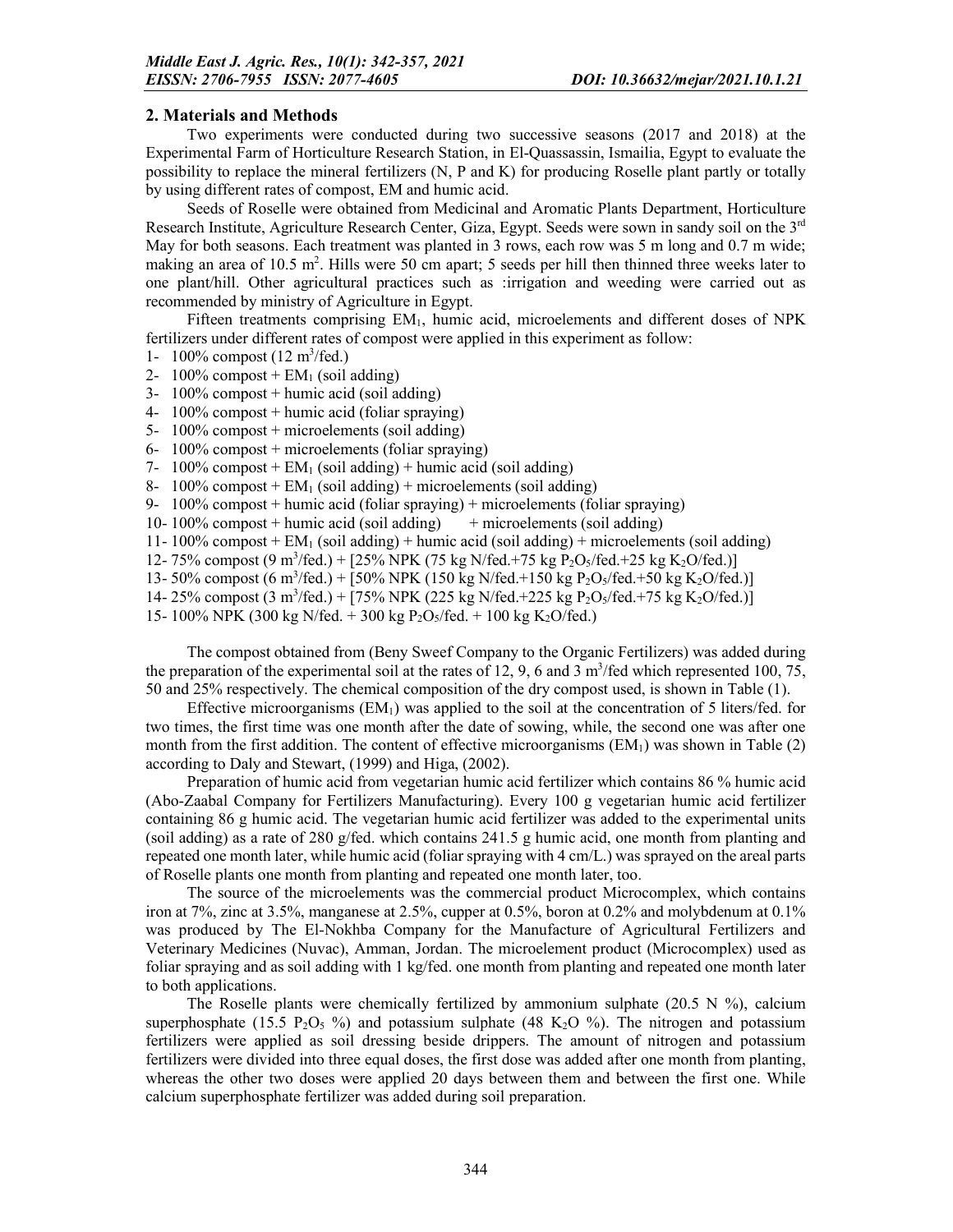#### **Table 1:** Compost analysis.<br>Fresh weight  $(m^3)$  $750 - 850 \text{ kg}$  Macro elements (%) Dry weight  $(m^3)$  $550 - 650 \text{ kg}$  N %  $0.8 - 1.2$ <br>25 – 30 % P % 0.4 – 0.6 **Moisture % 25 – 30 % P % 0.4 – 0.6**<br> **pH** 7.5 – 8.5 **K %** 0.8 – 1.4 **pH** 7.5 – 8.5 K % 0.8 – 1.4 **EC ds/m**  $3.5-6.5$  Micro elements (ppm)<br>Saturation %  $150-200$  Fe **Saturation %** 150 – 200 **Fe** 1000 – 1800<br> **Organic matter %** 25 – 30 **Mn** 80 – 120 **Organic matter %** 25 – 30 **Mn** 80 – 120<br> **Organic carbon %** 14.5 – 17.5 **Cu** 100 – 160 **Organic carbon %** 14.5 – 17.5 **Cu** 100 – 16<br> **C/N** ratio 1:14.5 or 1:18 **Zn** 30 – 50  $C/N$  ratio  $1:14.5$  or  $1:18$  Zn

#### Table 2: The content of Effective Microorganisms  $(EM<sub>1</sub>)$ .

| Photosynthetic bacteria | Rhodopseudomonas palustrus    |
|-------------------------|-------------------------------|
|                         | <b>Rhodobacter spaeroides</b> |
|                         | Lactobacillus plantarum       |
| Lactic acid bacteria    | Lactobacillus casei           |
|                         | Streptococcus lactis          |
| <b>Yeasts</b>           | Saccharomyces cerevisiae      |
|                         | Candida utilis                |
|                         | Streptomyces albus            |
| <b>Actinomycetes</b>    | Streptomyces griseus          |
|                         | Aspergillus oryzae            |
| Fungi                   | Mucor hiemalis                |

#### 2.1. Recorded data

### 2.1.1 Vegetative growth characters

After 132 days from sowing (in flowering stage), the plant height (cm) and number of branches/plant were recorded, using three random plants from each replicate.

#### 2.1.2. Yield components

In both seasons at harvest, when plants reached suitable maturity (180 days after seed sowing), the following data were recorded: number of fruits/plant, fresh weight of fruits (g)/plant, seeds weight (g)/plant, dry weight of calyx (g)/plant and yield of dry calyx (kg)/fed.

#### 2.1.3. Anthocyanin content

Total anthocyanin content was extracted from dried air harvested Roselle calyxes by using acidified methanol (1% HCl) and determined according to the method described by Fuleki and Francis (1968) and developed by Du and Francis (1973).

#### 2.2. Chemical Analysis

Chemical analysis of samples during the first and second seasons of the Roselle plant leaves dried at 70 ℃ was carried out at the flowering stage. The following determinations were carried out:

- Total nitrogen percentage was determined according to the methods described by Mazumder and Majumder (2003).
- Total phosphorus percentage was determined according to the method described by Jackson (1967).
- Total potassium percentage determination was done photometrically according to the method described by Mazumder and Majumder (2003).

#### 2.3. Insects, mite pests and associated natural enemies sampling

In this study more than one sampling methods were used to survey and estimate population densities of pests and associated natural enemies on Roselle plants. The plant sample method: where weekly samples of ten seedlings or ten leaves of mature plants in each of the three replicates plot were selected randomly from different levels of plants canopy and inspected actually early in the morning in the field using hand lens  $(10x)$ , to count individuals of all stages of pests in all treatments. The mean numbers of stink green bug and natural enemies (except mite predators which counted on leaves with phytophagous mite) were estimated based on the branches number/plant. The sweeping net (with a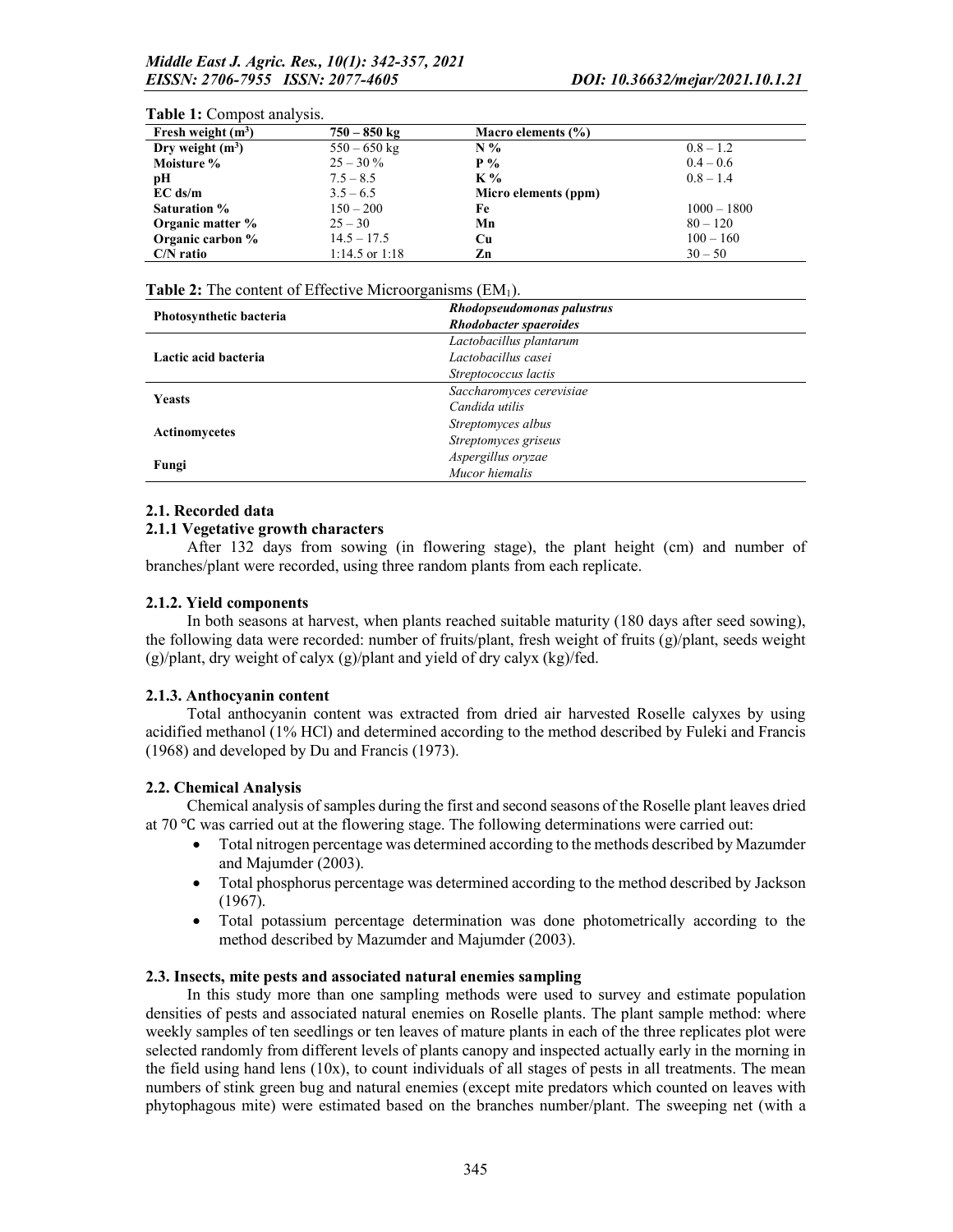diameter of 30 cm and 70 cm in depth) method was used to provide true indicator about flight insects especially leafhoppers, weekly 5 strokes were took from each plot; the caught insect species were transferred to plastic sacks, tied by rubber bands and taken to the laboratory for identification, counting and recording. The sampling operation was started just after emergence complete and continued till harvest. In case of each of cotton seed bug and spiny boll worms, samples of 10 bolls/replicate were collected in randomized and inspected throughout the flowering and fruiting period.

### 2.4. Statistical analysis

The obtained data were statistically analyzed according to Gomez and Gomez (1984) and mean values of the treatments were compared by Duncan's Multiple Range Test (Duncan, 1958), at 5% probability level.

## 3. Results and Discussion

#### 3.1. Vegetative growth

The data tabulated in Table (3) show that, there were positive effects due to using the organic, bio and chemical fertilizers on plant height and number of branches/plant of *Hibiscus sabdariffa* plant. The tallest plant and the highest number of branches/plant obtained from the plant treated with the treatment of  $(25\%$  Compost + 75% NPK) followed by (Compost + EM land + Humic acid land + Microelements land) and (100% NPK) by non-significant differences between them, during the two seasons. While, there were significant differences between these treatments and control (100% compost), during the two seasons.

| Table 3: Effect of chemical, bio and organic fertilizers on vegetative growth characters |  |  |  |
|------------------------------------------------------------------------------------------|--|--|--|
|------------------------------------------------------------------------------------------|--|--|--|

|                                                                                                                          |              |                   | <b>Plant height</b> |              | No. of branches/plant |             |              |              |  |  |
|--------------------------------------------------------------------------------------------------------------------------|--------------|-------------------|---------------------|--------------|-----------------------|-------------|--------------|--------------|--|--|
| <b>Treatments</b>                                                                                                        | $1st$ season |                   |                     | $2nd$ season | $1st$ season          |             | $2nd$ season |              |  |  |
| Compost*                                                                                                                 | 190.7        | d                 | 200.9               | f            | 6.7                   | c           | 5.0          | $\mathbf{c}$ |  |  |
| $Compost^*$ + EM land                                                                                                    | 201.7        | cd                | 202.3               | ef           | 6.7                   | $\mathbf c$ | 7.3          | bc           |  |  |
| $Compost^* + Humic land$                                                                                                 | 214.6        | bc                | 208.0               | def          | 8.7                   | bc          | 8.0          | bc           |  |  |
| $Compost^*$ + Humic foliar                                                                                               | 214.7        | bc                | 211.0               | cdef         | 9.3                   | abc         | 8.0          | bc           |  |  |
| $Compost* + elements$ land                                                                                               | 214.3        | bc                | 207.7               | def          | 8.3                   | bc          | 7.7          | bc           |  |  |
| $Compost^* + elements foliar$                                                                                            | 217.3        | bc                | 215.7               | bcdef        | 9.3                   | abc         | 8.3          | ab           |  |  |
| $Compost^*$ + EM land + Humic land                                                                                       | 221.7        | abc               | 219.7               | bcde         | 10.0                  | ab          | 9.7          | ab           |  |  |
| $Compost* + EM$ land + elements land                                                                                     | 222.7        | abc               | 220.3               | bcd          | 10.3                  | ab          | 9.7          | ab           |  |  |
| $Compost^*$ + Humic foliar + elements foliar                                                                             | 218.3        | bc                | 218.3               | bcdef        | 9.7                   | ab          | 9.0          | ab           |  |  |
| $Compost* + Humic Land + elements land$                                                                                  | 220.3        | abc               | 219.3               | bcde         | 10.0                  | ab          | 9.0          | ab           |  |  |
| $Compost^* + EM$ land + Humic Land +                                                                                     | 227.5        | ab                | 229.3               | b            | 12.0                  | a           | 10.3         | ab           |  |  |
| elements land                                                                                                            |              |                   |                     |              |                       |             |              |              |  |  |
| $75\%$ Compost + 25% NPK                                                                                                 | 221.0        | abc               | 225.2               | bcd          | 10.3                  | ab          | 9.7          | ab           |  |  |
| $50\%$ Compost + $50\%$ NPK                                                                                              | 223.0        | abc               | 226.0               | bc           | 10.3                  | ab          | 10.0         | ab           |  |  |
| 25% Compost + $75%$ NPK                                                                                                  | 240.0        | a                 | 244.8               | a            | 12.0                  | a           | 11.7         | a            |  |  |
| $Compost + 100\% NPK$<br>Zero<br>$210 - 12$<br>$\lambda$ $\lambda$ $\lambda$ $\lambda$ $\lambda$<br>$\sim$ $\sim$ $\sim$ | 223.3        | abc<br>$210 - 12$ | 226.0               | bc           | 10.7<br>$2\sqrt{2}$   | ab          | 10.3         | ab           |  |  |

 $(Compost* = 100\% = 12 \text{ m}^3/\text{fed.}) - (75\% \text{ Compost} = 9 \text{ m}^3/\text{fed.}) - (50\% \text{ Compost} = 6 \text{ m}^3/\text{fed.}) - (25\% \text{ Compost} = 3$ m<sup>3</sup>/fed.)

A similar trend was resulted by Abou El-Hassan *et al* (2017) in Egypt, stated that, compost + 50% mineral fertilizers (NPK) were not showed any significant differences compared to 100% mineral fertilizers on snap bean (*Phaseolus vulgaris* L.). Also, in Egypt, Hewidy *et al* (2018) mentioned that, the application of compost on Roselle plants had a positive effect on plant height and number of branches.

#### 3.2. Fruits number/plant

As for described in the Table (4) we can reveal that, the treatment of  $(25\%$  Compost + 75% NPK) gave the highest number of fruits/plant, over the treatments of (Compost  $+$  EM land  $+$  Humic acid Land + Microelements land) and (100% compost) with significant differences between them, in the first season. While, the treatment of  $(Compost + EM$  land  $+ Humic acid$  Land  $+ Microelements$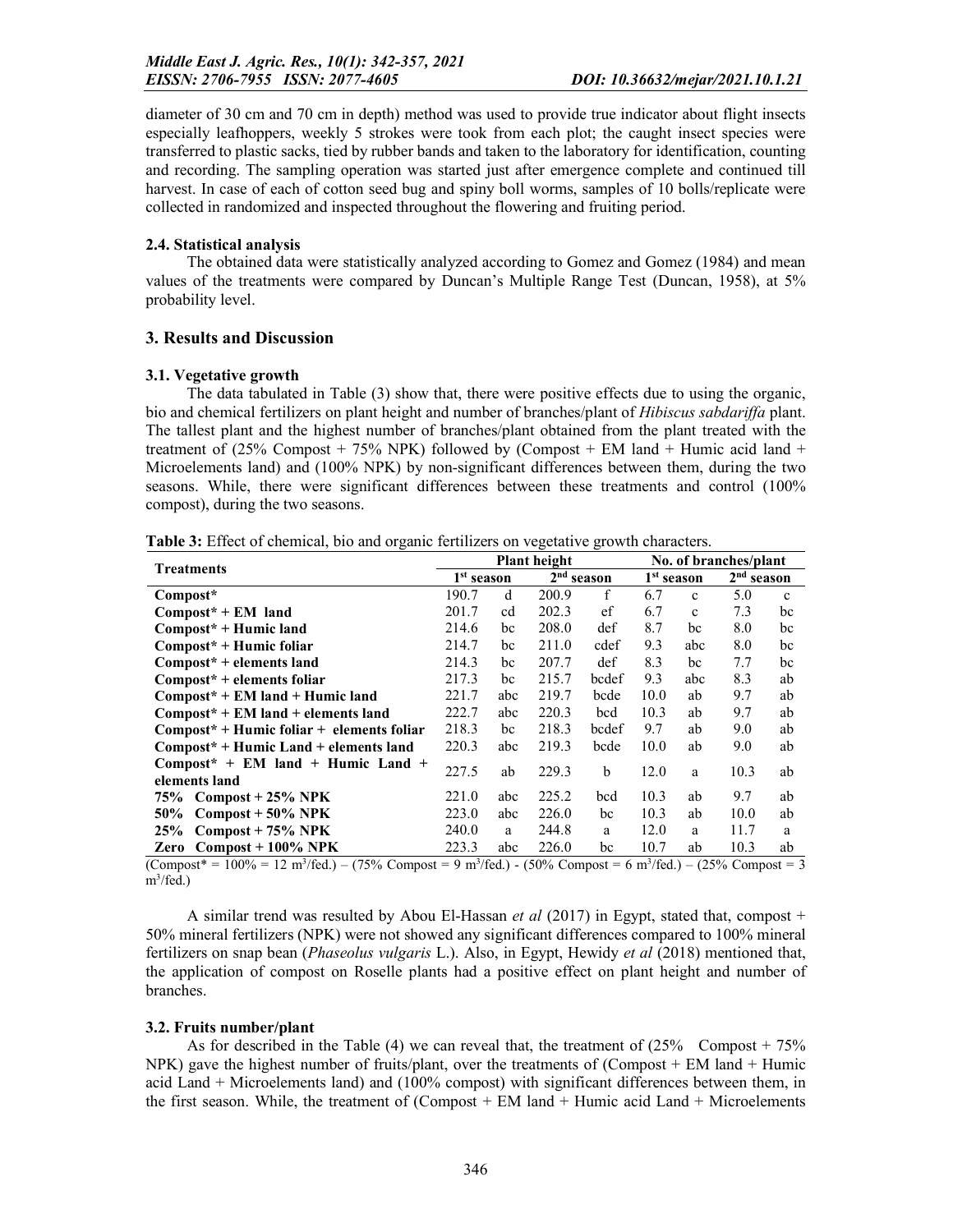land) raised over (100% compost) treatment with significant difference between them in the two seasons.

Beside the stimulated effects of compost, EM and Humic acid, similar findings were obtained by Khattab (1997) applied the foliar nutrient Fetrilon-Combi green (FCg) to Roselle (*Hibiscus sabdariffa*) as 2, 3 or 4 sprays and found that, fruit yield as well as sepals and seed yield significantly increased with increasing FCg application.

| <b>Treatments</b>                                                                       |                        | Fruits number/plant |              |     |                        |              | <b>Fresh weight of fruits</b><br>$(g)/\text{plant}$                                        |      | Seed yield $(g)/$ plant |                            |               |              |  |
|-----------------------------------------------------------------------------------------|------------------------|---------------------|--------------|-----|------------------------|--------------|--------------------------------------------------------------------------------------------|------|-------------------------|----------------------------|---------------|--------------|--|
|                                                                                         | 1 <sup>st</sup> season |                     | $2nd$ season |     | 1 <sup>st</sup> season |              | $2nd$ season                                                                               |      |                         | 1 <sup>st</sup> season     | 2nd<br>season |              |  |
| Compost*                                                                                | 6.7                    | g                   | 11.7         | e   | 97.4                   | f            | 116.7                                                                                      | ef   | 9.7                     | f                          | 11.8          | $\mathbf{c}$ |  |
| $Compost* + EM$ land                                                                    | 10.0                   | g                   | 20.3         | d   | 104.7                  | ef           | 130.7                                                                                      | def  | 10.5                    | ef                         | 12.1          | $\mathbf{c}$ |  |
| Compost* + Humic land                                                                   | 20.3                   | ef                  | 22.3         | cd  | 111.7                  | def          | 131.5                                                                                      | def  | 13.0                    | def                        | 13.4          | $\mathbf{c}$ |  |
| Compost* + Humic foliar                                                                 | 21.0                   | ef                  | 22.7         | cd  | 112.0                  | def          | 138.0                                                                                      | def  | 14.0                    | def                        | 14.2          | $\mathbf{c}$ |  |
| $Compost* + elements$ land                                                              | 20.0                   | f                   | 22.3         | cd  | 104.7                  | ef           | 131.5                                                                                      | def  | 11.0                    | ef                         | 13.5          | $\mathbf{c}$ |  |
| $Compost* + elements foliar$                                                            | 22.7                   | def                 | 24.5         | cd  | 119.6                  | cdef         | 143.0                                                                                      | cdef | 14.4                    | cdef                       | 15.6          | bc           |  |
| $Compost* + EM$ land + Humic                                                            | 26.5                   | cde                 | 26.5         | cd  | 154.0                  | bcde         | 160.7                                                                                      | cdef | 16.4                    | bcd                        | 17.4          | bc           |  |
| land                                                                                    |                        |                     |              |     |                        |              |                                                                                            |      |                         |                            |               |              |  |
| $Compost^*$ + EM land +                                                                 | 27.3                   | cd                  | 28.0         | bed | 163.3                  | bed          | 172.7                                                                                      | cdef | 16.8                    | bed                        | 17.5          | bc           |  |
| elements land                                                                           |                        |                     |              |     |                        |              |                                                                                            |      |                         |                            |               |              |  |
| $Compost* + Humic foliar +$                                                             | 25.7                   | cdef                | 25.7         | cd  | 120.0                  | cdef         | 146.7                                                                                      | cdef | 14.6                    | cdef                       | 15.9          | bc           |  |
| elements foliar                                                                         |                        |                     |              |     |                        |              |                                                                                            |      |                         |                            |               |              |  |
| $Compost* + Humic Land +$                                                               | 25.9                   | cdef                | 25.7         | cd  | 120.7                  | cdef         | 151.3                                                                                      | cdef | 15.3                    | cde                        | 16.6          | bc           |  |
| elements land                                                                           |                        |                     |              |     |                        |              |                                                                                            |      |                         |                            |               |              |  |
| $Compost* + EM$ land + Humic                                                            | 40.3                   | b                   | 43.0         | a   | 197.0                  | b            | 257.7                                                                                      | ab   | 37.2                    | a                          | 30.9          | a            |  |
| Land + elements land                                                                    |                        |                     |              |     |                        |              |                                                                                            |      |                         |                            |               |              |  |
| $75\%$ Compost + 25% NPK                                                                | 27.3                   | cd                  | 29.3         | bc  | 167.3                  | bc           | 192.9                                                                                      | bcde | 19.1                    | bc                         | 17.6          | bc           |  |
| $Compost + 50\% NPK$<br>50%                                                             | 27.7                   | cd                  | 29.5         | bc  | 177.3                  | <sub>b</sub> | 218.0                                                                                      | abcd | 20.9                    | b                          | 18.5          | bc           |  |
| $Compost + 75\% NPK$<br>25%                                                             | 47.7                   | a                   | 48.3         | a   | 287.7                  | a            | 282.7                                                                                      | a    | 38.3                    | a                          | 35.6          | a            |  |
| $Compost + 100\% NPK$<br>Zero<br>$(C_{\rm{ompost}}^* = 1000/100 \text{ m}^3/\text{fod}$ | 31.3                   | $\mathbf{c}$        | 35.0         | b   | 179.3                  | h            | 227.3<br>$(750/$ Compact = 0 m <sup>3</sup> /fod) $(500/$ Compact = 6 m <sup>3</sup> /fod) | abc  | 21.1                    | b<br>$(250/$ Compact $= 2$ | 27.7          | ab           |  |

Table 4: Effect of chemical, bio and organic fertilizers on fruit characters and seed yield.

 $(Compost^* = 100\% = 12 \text{ m}^3/\text{fed.}) - (75\% \text{ Compost} = 9 \text{ m}^3/\text{fed.}) - (50\% \text{ Compost} = 6 \text{ m}^3/\text{fed.}) - (25\% \text{ Compost} = 3$ m<sup>3</sup>/fed.)

## 3.3. Fresh weight of fruits (g)/plant

The effects of organic, bio and chemical fertilizers on fresh weight of fruits  $(g)/$ plant were presented in Table (4) and showed that, the treatments of (Compost  $+$  EM land  $+$  Humic acid land  $+$ Microelements land) raised the fresh weight over the treatment of (100% NPK) with no significant difference between them. In the same trend, the treatment of (Compost + EM land + Humic acid land + Microelements land) gave significant differences with other treatments, during the  $1<sup>st</sup>$  and  $2<sup>nd</sup>$  seasons, except the treatments of  $(Compost + EM \cdot Hamic \cdot land)$  and  $(Compost + EM \cdot land + elements \cdot land)$ in the first season. On the other hand, the treatment of  $(25\%$  Compost + 75% NPK) gave the highest and significant fruits number comparing with all treatments, in the two seasons with no significant difference between the treatment of (Compost + EM land + Humic acid land + Microelements land) and (100% NPK) in the second season.

Similar results, in general, were obtained by Hu and Qi (2013) stated that, the application of  $EM_1$ in combination with compost significantly increased wheat grain yields.

These results may be due to the compost have multiple positive effects on the physical, chemical and biological soil properties, so, it contributes to the stabilization and increase of crop productivity and crop quality (Amlinger *et al*., 2007 and Tayebeh *et al*., 2010). And, Humic acid promote chemical reaction for cation exchange, increase pH buffering capacity of soils, bind and sequester phytotoxic elements and accelerate transport of nutrients to plants (Amjad *et al*., 2010).

## 3.4. Seed yield (g)/plant

Concerning the seed yield (g)/plant as affected by different combination between organic, bio and chemical fertilizers treatments, the data presented in Table (4) stated that, the treatment of (25% Compost + 75% NPK) gave the heaviest seed yield compared with the other treatments with significant differences, except with the treatment of (Compost + EM land + Humic acid land + Microelements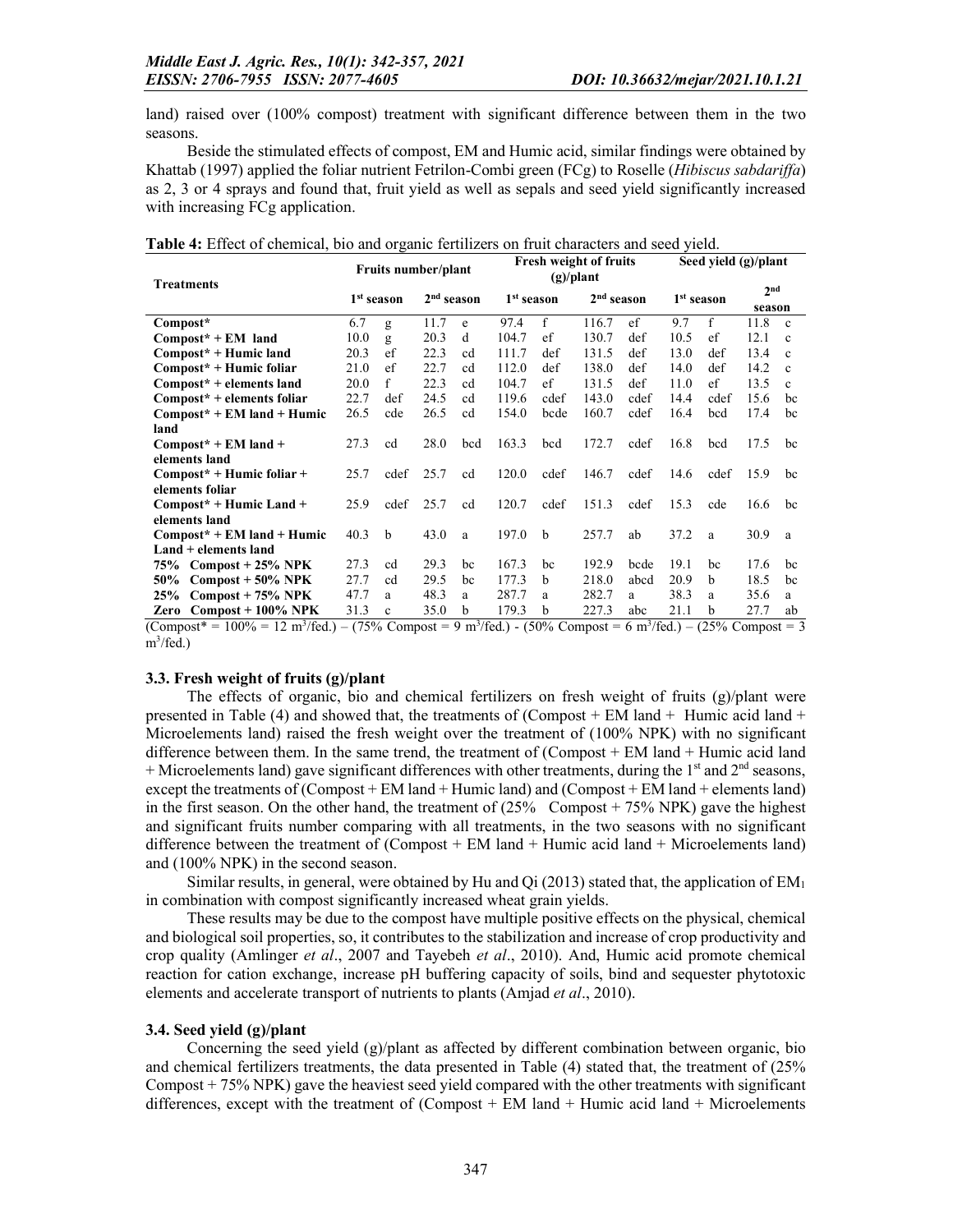land) with non-significant difference between them. Both these treatments significantly raised the seed yield/plant over the treatment of (100% NPK) and other treatments, in the first season.

Similarly, when El-Sherif (2016) used 400 g/fed. foliar micronutrients on sesame (*Sesamum indicum* L.) led to increase number of capsules plant<sup>-1</sup>, weight of capsules plant<sup>-1</sup>(g) and seed yield plant<sup>-1</sup>  $^{1}$ (g).

#### 3.5. Dry sepals yield

Results in Table (5) indicate that, the different organic, bio and chemical fertilizers treatment affected the yield of dry sepals in Roselle plant. The highest dry sepals weight  $(g)/$ plant and yield of dry sepals (kg)/fed. observed when using the treatment of  $(25\%$  Compost + 75% NPK) followed by (Compost + EM land + Humic acid land + Microelements land) and (100% NPK), respectively, with no significant differences between them, but there were significant differences with other treatments, in both seasons. The treatment of (Compost + EM land + Humic acid land + Microelements land) raised the weight of dry sepals (g)/plant over using the (Compost only) treatment, with 144.7 and 106.2%, and resulted 200.0 and 222.8 kg/fed of dry sepals, while the treatment of  $(25\%$  Compost + 75% NPK) yielded 234.0 and 270.0 kg/fed, with 17.00 and 21.2% rising weight of dry sepals (g)/plant over the previous treatment, during the first and second seasons, respectively.

Similar results were found by Khalil and Yousef (2014) revealed that, dual application of both organic and inorganic fertilizers caused significant increases in the growth, yield and fruit quality of Roselle plants compared with the individual treatment. Also, Hewidy *et al* (2018) mentioned that, adding compost on Roselle plants had a positive effect on number of fruits and dry weight of calyx. In the same manner, Hanafy (2009) stated that, yield of dry sepals/plant were obtained with foliar spray by micro-elements at 90 ppm. on Roselle plant.

|                              |      |                        | Dry weight of sepals |              |                        |     | <b>Yield of dry sepals</b> |              | Anthocyanin content    |                       |                        |     |  |
|------------------------------|------|------------------------|----------------------|--------------|------------------------|-----|----------------------------|--------------|------------------------|-----------------------|------------------------|-----|--|
| <b>Treatments</b>            |      |                        | $(g)/\text{plant}$   |              |                        |     | (kg)/fed                   |              |                        | $(mg/100 \text{ ml})$ |                        |     |  |
|                              |      | 1 <sup>st</sup> season | $2nd$ season         |              | 1 <sup>st</sup> season |     | 2 <sup>nd</sup> season     |              | 1 <sup>st</sup> season |                       | 2 <sup>nd</sup> season |     |  |
| Compost*                     | 7.6  | d                      | 8.1                  | $\mathbf{c}$ | 90.7                   | d   | 97.6                       | $\mathbf{c}$ | 10.24                  | h                     | 10.12                  | g   |  |
| $Compost* + EM$ land         | 7.7  | d                      | 8.5                  | $\mathbf{c}$ | 92.0                   | d   | 101.6                      | $\mathbf{c}$ | 11.80                  | gh                    | 13.27                  | fg  |  |
| $Compost^* + Humic land$     | 9.4  | cd                     | 8.9                  | bc           | 113.2                  | cd  | 107.2                      | bc           | 14.79                  | efg                   | 14.62                  | ef  |  |
| $Compost^*$ + Humic foliar   | 9.5  | cd                     | 8.9                  | bc           | 113.6                  | cd  | 107.2                      | bc           | 16.71                  | def                   | 14.92                  | ef  |  |
| $Compost* + elements land$   | 9.2  | cd                     | 8.7                  | bc           | 110.4                  | cd  | 104.8                      | bc           | 14.54                  | gh                    | 13.78                  | f   |  |
| $Compost* + elements foliar$ | 9.6  | cd                     | 9.4                  | bc           | 115.2                  | cd  | 112.8                      | bc           | 16.71                  | def                   | 15.73                  | def |  |
| $Compost^* + EM$ land +      | 12.1 | bcd                    | 10.3                 | bc           | 145.2                  | bcd | 124.0                      | bc           | 18.18                  | cde                   | 19.72                  | bc  |  |
| <b>Humic</b> land            |      |                        |                      |              |                        |     |                            |              |                        |                       |                        |     |  |
| $Compost^* + EM$ land +      | 12.3 | bcd                    | 11.5                 | bc           | 147.2                  | bed | 138.0                      | bc           | 18.27                  | cde                   | 19.76                  | bc  |  |
| elements land                |      |                        |                      |              |                        |     |                            |              |                        |                       |                        |     |  |
| $Compost^*$ + Humic foliar   | 10.5 | cd                     | 9.7                  | bc           | 126.4                  | cd  | 116.0                      | bc           | 17.40                  | cdef                  | 18.00                  | cde |  |
| + elements foliar            |      |                        |                      |              |                        |     |                            |              |                        |                       |                        |     |  |
| $Compost* + Humic Land +$    | 11.6 | cd                     | 9.9                  | bc           | 139.2                  | cd  | 118.8                      | bc           | 17.93                  | cdef                  | 18.60                  | cd  |  |
| elements land                |      |                        |                      |              |                        |     |                            |              |                        |                       |                        |     |  |
| $Compost^* + EM$ land +      |      |                        |                      |              |                        |     |                            |              |                        |                       |                        |     |  |
| Humic Land $+$ elements      | 18.6 | a                      | 16.7                 | ab           | 200.0                  | a   | 222.8                      | ab           | 23.10                  | ab                    | 24.08                  | a   |  |
| land                         |      |                        |                      |              |                        |     |                            |              |                        |                       |                        |     |  |
| 75%<br>$Compost + 25\% NPK$  | 12.7 | bc                     | 11.7                 | bc           | 152.8                  | bc  | 140.0                      | bc           | 19.98                  | bed                   | 19.93                  | bc  |  |
| $Compost + 50\% NPK$<br>50%  | 12.8 | bc                     | 15.1                 | bc           | 154.0                  | bc  | 180.8                      | bc           | 20.70                  | abc                   | 20.08                  | bc  |  |
| 25%<br>$Compost + 75\% NPK$  | 19.5 | a                      | 22.5                 | a            | 234.0                  | a   | 270.0                      | a            | 23.86                  | a                     | 25.23                  | a   |  |
| $Compost + 100\%$<br>Zero    | 16.5 | ab                     | 15.7                 | abc          | 198.4                  | ab  | 188.0                      | abc          | 20.96                  | abc                   | 22.73                  | ab  |  |
| <b>NPK</b>                   |      |                        |                      |              |                        |     |                            |              |                        |                       |                        |     |  |

Table 5: Effect of chemical, bio and organic fertilizers on dry sepals yield and anthocyanin content.

 $(Compost^* = 100\% = 12 \text{ m}^3/\text{fed.}) - (75\% \text{ Compost} = 9 \text{ m}^3/\text{fed.}) - (50\% \text{ Compost} = 6 \text{ m}^3/\text{fed.}) - (25\% \text{ Compost} = 3$ m<sup>3</sup>/fed.)

#### 3.6. Anthocyanin content (mg/100 ml)

Anthocyanin content of Roselle calyces as affected by different organic, bio and chemical fertilizers treatments are shown in Table (5). Data demonstrate that, the highest content of anthocyanin resulted from the treatment of  $(25\%$  Compost + 75% NPK) followed by the treatments of (Compost + EM land + Humic acid land + Microelements land) and (100% NPK), in the 1<sup>st</sup> and 2<sup>nd</sup> seasons, respectively, with no significant differences between them, during the two seasons.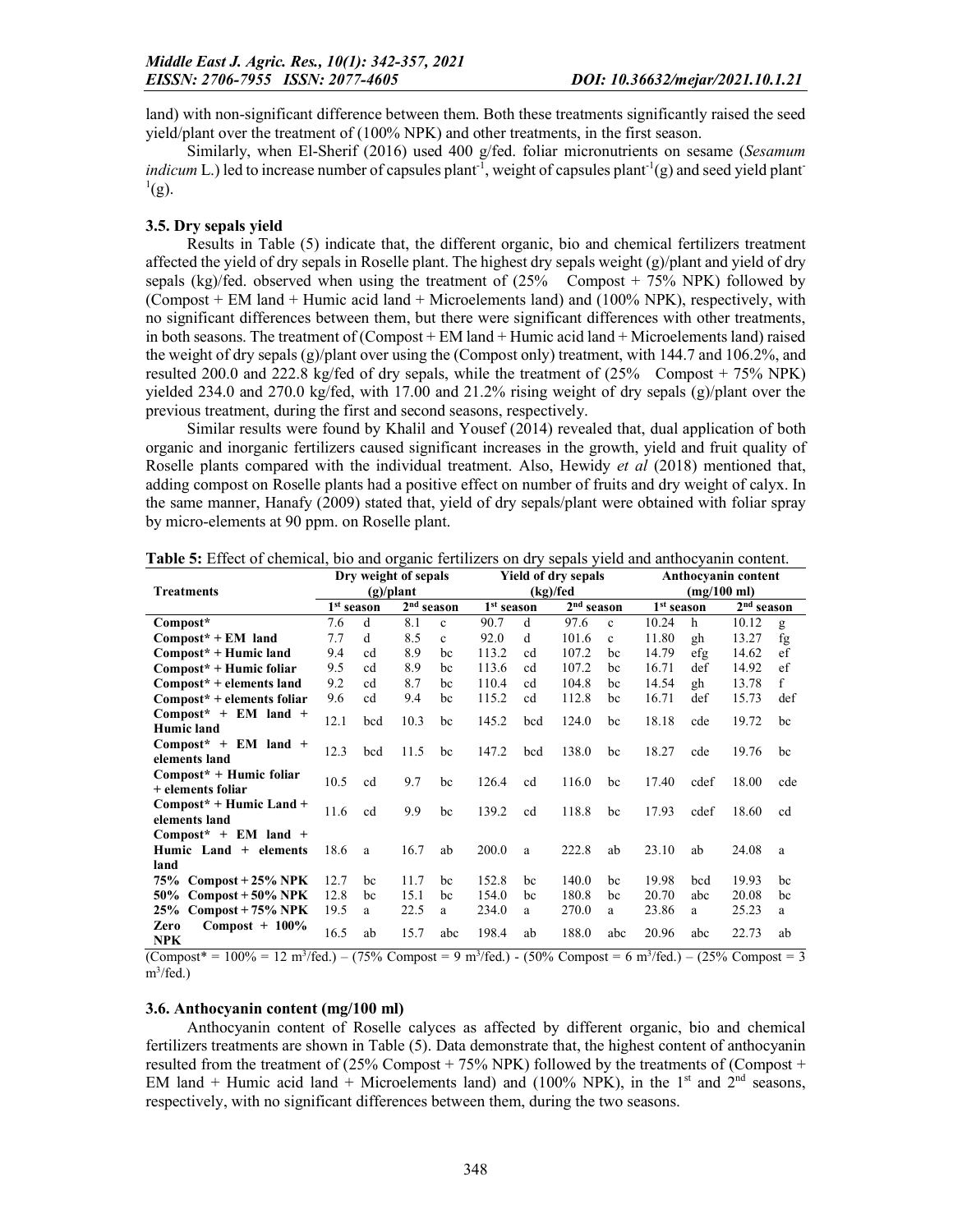#### 3.7. NPK percentages

Data presented in Table (6) record the effect of different combination between organic, bio and chemical fertilizers treatments, on NPK percentages of Roselle leaves. The data show that, the highest nitrogen, phosphorus and potassium percentages resulted from the treatment of (25% Compost + 75% NPK), followed by (100% NPK) and (50% Compost + 50% NPK) treatments, respectively, during the two seasons.

|  | Table 6: Effect of chemical, bio and organic fertilizers on NPK percentages. |  |  |  |  |  |
|--|------------------------------------------------------------------------------|--|--|--|--|--|
|--|------------------------------------------------------------------------------|--|--|--|--|--|

|                                                                                                                                                  |                 |              | Nitrogen %      |              | Phosphorus %           |              |                        |              | Potassium %     |             |                 |              |
|--------------------------------------------------------------------------------------------------------------------------------------------------|-----------------|--------------|-----------------|--------------|------------------------|--------------|------------------------|--------------|-----------------|-------------|-----------------|--------------|
| <b>Treatments</b>                                                                                                                                | 1 <sup>st</sup> |              | 2 <sup>nd</sup> |              | 1 <sup>st</sup> season |              | 2 <sup>nd</sup> season |              | 1 <sup>st</sup> |             | 2 <sub>nd</sub> |              |
|                                                                                                                                                  | season          |              | season          |              |                        |              |                        |              | season          |             | season          |              |
| Compost*                                                                                                                                         | 1.54            | m            | 1.57            | $\mathbf n$  | 0.367                  | k            | 0.393                  |              | 1.64            | $\Omega$    | 1.67            | $\Omega$     |
| $Compost^*$ + EM land                                                                                                                            | 1.61            |              | 1.65            | m            | 0.410                  |              | 0.433                  |              | 1.69            | $\mathbf n$ | 1.73            | $\mathbf n$  |
| Compost* + Humic land                                                                                                                            | 1.72            | k            | 1.74            |              | 0.433                  | $\mathbf{1}$ | 0.447                  | hi           | 1.76            | m           | 1.79            | m            |
| Compost* + Humic foliar                                                                                                                          | 1.91            | $\mathbf{1}$ | 1.96            |              | 0.453                  | h.           | 0.463                  | g            | 1.86            | k           | 1.91            | k            |
| Compost* + Elements land                                                                                                                         | 1.84            |              | 1.90            | k            | 0.463                  | gh           | 0.457                  | gh           | 1.83            |             | 1.88            |              |
| $Compost* + Elements foliar$                                                                                                                     | 1.98            | h            | 2.04            | $\mathbf{1}$ | 0.467                  | fφ           | 0.483                  | f            | 2.08            |             | 2.13            |              |
| $Compost* + EM$ land + Humic land                                                                                                                | 2.10            | $\mathbf{g}$ | 2.15            | h            | 0.477                  | f            | 0.487                  | f            | 2.21            |             | 2.29            | 1            |
| Compost* + EM land + Elements land                                                                                                               | 2.14            | f            | 2.18            | $\mathbf{g}$ | 0.507                  | e            | 0.503                  | de           | 2.32            | h           | 2.40            | h            |
| $Compost* + Humic foliar + Elements$                                                                                                             | 2.21            |              | 2.24            |              | 0.513                  |              | 0.497                  | ef           |                 |             |                 |              |
| foliar                                                                                                                                           |                 | e            |                 |              |                        | e            |                        |              | 2.48            | g           | 2.57            | $\mathbf{g}$ |
| $Compost^*$ + Humic Land + Elements                                                                                                              | 2.26            | d            | 2.29            | e            | 0.517                  | de           | 0.517                  | d            | 2.59            | f           | 2.68            | f            |
| land                                                                                                                                             |                 |              |                 |              |                        |              |                        |              |                 |             |                 |              |
| $Compost* + EM$ land + Humic Land +                                                                                                              | 2.31            | $\mathbf{c}$ | 2.35            | d            | 0.527                  | cd           | 0.543                  | $\mathbf{c}$ | 2.64            | e           | 2.70            | e            |
| <b>Elements land</b>                                                                                                                             |                 |              |                 |              |                        |              |                        |              |                 |             |                 |              |
| 75% Compost + 25% NPK                                                                                                                            | 2.32            | $\mathbf{c}$ | 2.41            | $\mathbf{c}$ | 0.537                  | $\mathbf{c}$ | 0.553                  | bc           | 2.72            | d           | 2.74            | d            |
| $Compost + 50\% NPK$<br>50%                                                                                                                      | 2.35            | b            | 2.45            | b            | 0.537                  | $\mathbf{c}$ | 0.557                  | bc           | 2.79            | c           | 2.81            | $\mathbf{c}$ |
| $Compost + 75\% NPK$<br>25%                                                                                                                      | 2.42            | a            | 2.53            | a            | 0.573                  | a            | 0.613                  | a            | 2.91            | a           | 2.95            | a            |
| Zero Compost + 100% NPK                                                                                                                          | 2.35            | b            | 2.47            | b            | 0.557                  | b.           | 0.567                  | b            | 2.83            | b.          | 2.87            | b            |
| (Compost* = 100% = 12 m <sup>3</sup> /fed ) – (75% Compost = 9 m <sup>3</sup> /fed ) - (50% Compost = 6 m <sup>3</sup> /fed ) – (25% Compost = 3 |                 |              |                 |              |                        |              |                        |              |                 |             |                 |              |

 $12 \text{ m}/\text{Re}$ .  $/$ fed.) – (75% Compost = 9 m<sup>3</sup>/fed.) - (50% Compost = 6 m<sup>3</sup>/fed.) – (25% Compost = 3 m<sup>3</sup>/fed.)

#### 3.8. Pests and associated natural enemies

#### 3.8.1. Survey of pests infested Roselle plan plants

The results in Table (7) reveal that, the Roselle plants found infested the tested treatments with more than one species of leafhoppers, *Empoasca* spp.; three species of aphids [cotton aphids, *Aphis gossypii* (Glov.); green peach aphids, *Myzus persicae* (Sulz) and cow bean aphids, *Aphis craccivora*]; cotton whitefly, *Bemisia tabaci* (Genn.); onion thrips, *Thrips tabaci* (Lind.); green stink bug, *Nezara viridula* L; cotton seeds bug, *Oxycarenus hyalinipennis* (Costa); spiny boll worm, *Earias insulana* (Boisd.) and the two spotted spider mite, *Tetranychus urticea* (Koch). The main and dominant piercing– sucking pests recorded relatively high numbers were leafhoppers, *Empoasca* spp (8.3 individuals/leaf), *A. gossypii* (40.7 individuals/leaf) and *T. urticea* (32.3 individuals/leaf) found infesting Roselle plants followed by *B. tabaci* (15.3 individuals/leaf) and *T. tabaci* (10.3 individuals/leaf) during vegetative growth period; *O. hyalinipennis* (97 individuals/leaf) during fruiting period of Roselle plants.

#### 3.8.2. Survey of associated natural enemies:

The obtained data in Table (7) show that, four species of insect predators [lady bird beetle, *Coccinella* spp.; green lace wing, *Chrisoprella carnea* (Steph.); Scymnus beetles, *Scymnus* spp. and orius bug, *Orius albidipennis* Reut.] and tow predator mites [*Phytoseiulus* sp. and *Euseius* sp.] were found associated with pests infested Roselle plants under different chemical, bio and organic fertilizers treatments .

The obtained results of pests and associated natural enemies were found in agreement with those of Mesbah *et al*. (1982), Ahmed (1990), El-Sayed *et al*. (1990), Ahmed *et al*. (1995) and Afsah (2005) who reported that the aphids (*A. gossypii*), whitefly (*B. tabaci*) were the most abundant piercing-sucking insect during vegetative growth and *O. hyalinipennis* bug during fruiting period on Roselle plants. Also they added that the most common insect predators species were *Coccinella* spp., *Orius albidipennis*, *Scymnus interruptus* goeze and *Chriysoprela carnea* (steph). In the same trend, the results found in harmony with those of Hammad and Mohsen (2000) recorded *C. undcimpunctata*, *S. interruptus*, *O. albidipennis*, *O. laevigatus*, *P. alfierii* and *M. corollae* as predatory insects on Roselle plants. Also,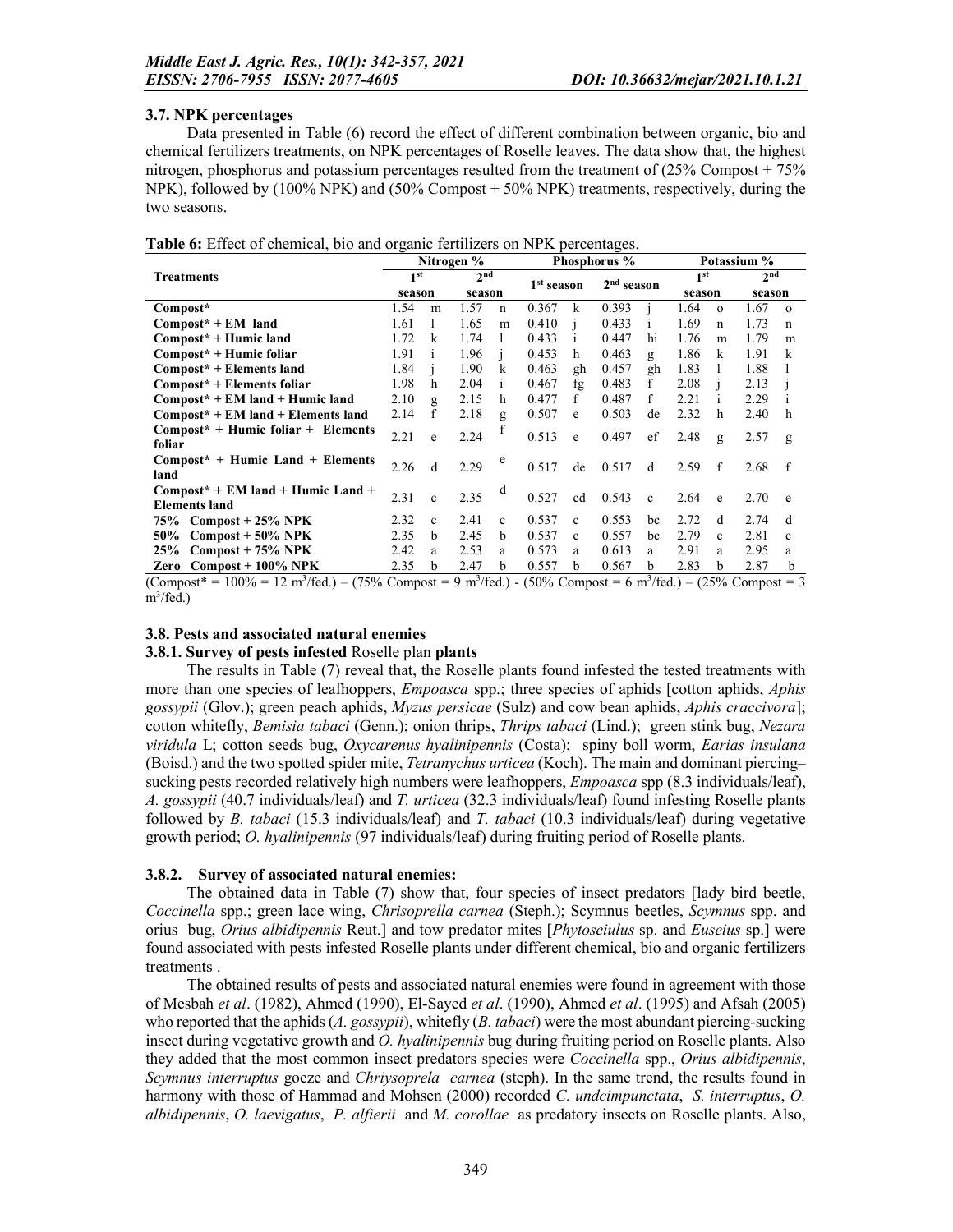Ismail (2001) reported that, *C. carnea*, *C. undecimpunctata*, *S. interrptus*, *P. alfierii* and *P. gallica* were the most important insect predaceous species on certain medicinal and aromatic plants. Also, with those of Osman *et al* (2017) who mentioned that, *Aphis gossypii* Glover, *Bemisia tabaci* (Genn.), *Empoasca decipiens* (Paoli), *Nezara viridula* L. Although, *Oxycarinus hyalinipennis* (Costa) and *Thrips tabaci* (Lind.) were the most dominant insect pests on Roselle plants.

Table 7: Survey of piercing-sucking pests and associated natural enemies on *Hibiscus sabdariffa* L. plants under chemical, bio and organic fertilizers treatments during the two seasons of 2017 and 2018.

| Groups                       | <b>English name</b>               | <b>Scientific name</b>                                                     | Arabic name                 | <b>Family name</b> | Order name     | Occurrence<br>level        |
|------------------------------|-----------------------------------|----------------------------------------------------------------------------|-----------------------------|--------------------|----------------|----------------------------|
|                              | leafhoppers<br>( <i>iassids</i> ) | <i>Empoasca</i> spp.                                                       | El jassid                   | Cicadellidae       | Homoptera      | $^{+++}$                   |
| Pest infested Roselle plants | Aphids                            | <i>Aphis gossypii</i> (Glov.)<br>Myzus persicae (sulz)<br>Aphis craccivora | Al men                      | Aphididae          | Homoptera      | $++++$<br>$^{+}$<br>$^{+}$ |
|                              | <b>Cotton whitefly</b>            | Bemisia tabaci (Genn.)                                                     | Zobaba bidaa                | Alerodidae         | Homoptera      | $^{++}$                    |
|                              | Onion thrips                      | Thrips tabaci (Lind.)                                                      | Treps                       | <i>Thrpidae</i>    | Thaythanoptera | $^{++}$                    |
|                              | Green stink bug                   | Nezara viridula L                                                          | buka<br>El<br>El<br>hkadraa | pentatomidae       | Hemeptera      | $^{++}$                    |
|                              | Cotton seeds bug                  | hyalinipennis<br>Oxycarenus<br>(Costa)                                     | Bukt<br>bezret<br>elcotton  | Lygaeidae          | Hemeptera      | $^{++}$                    |
|                              | Two<br>spotted<br>spider mite     | Tetranychus urticea (Koch)                                                 | Acaros                      | Tetranychidae      | Acari          | $^{+++}$                   |
|                              | Spiny boll worm                   | Earias insulana (Boisd.).                                                  | El shawkia                  | Nolidae            | lepidoptera    | $+$                        |
|                              | <b>Lady birds beetles</b>         | Coccinella spp.                                                            | Abo El eid                  | Coccinellidae      | Coleoptera     | $^{++}$                    |
|                              | <b>Green lace wing</b>            | Chrisoprella carnea (Steph)                                                | Asad El men                 | Chrysopidae        | Neuroptera     | $^{++}$                    |
| enemies<br>Natural           | <b>Scymnus</b> beetles            | <i>Scymnus</i> spp.                                                        | Scymnus                     | Coccinellidae      | Coleoptera     | $+$                        |
|                              | Orius bug                         | Orius albidipennis reut.                                                   | Bukt El oris                | anthocoridae       | Hemeptera      | $^{++}$                    |
|                              | <b>Predacious mite</b>            | <i>Phytoseiulus</i> sp.                                                    | Moftersate                  | Phytoseiidae       | Acari          | $+$                        |
|                              |                                   | Euseius sp.                                                                | acaros                      |                    |                | $+$                        |

## 3.9. Effect of chemical, bio and organic fertilizers on the main pests infested Hibiscus *sabdariffa* L. plants and its associated natural enemies during the two seasons of 2015 and 2016.

#### 3.9.1. Effects on the main pests:

The results presented in Table (8 a and b) revealed that, there were significant differences ( $P \leq$ 0.05) between the mean numbers of scouted pests on Roselle plants in different fertilizers treatments depending on the variation of chemical, bio and organic fertilizers rates and types, where the lowest mean numbers of the dominant homopterous pests *Empoasca* spp., *Aphis gossypii*, *Bemisia tabaci* and *Thrips tabaci* were 2.00&2.00 individual/stroke; 7.67&6.33; 1.33&2.00 and 1.33&1.33 individual/leaf recorded in (Compost + Humic added as foliar spraying), (Compost + Humic added to soil) or (Compost) treatments during the two study seasons, respectively; In contrary the relatively high numbers of previous pests of 11.00&13.00 individual/stroke; 40.7&38.7; 15.3&13.7 and 10.3&9.67 individual/leaf were recorded in (25% Compost + 75% NPK) treatment to *Empoasca* spp. and (Compost + EM land + Humic land + elements land) treatment to *Aphis gossypii*, *Bemisia tabaci* and *Thrips tabaci*, during the two study seasons, respectively.

In regard to the two heteropterous bugs, *N. viridula* and *O. hyalinipennis*, the lowest mean numbers of 1&1.33 and 17.00&15.33 individual/sample were recorded for the two insects in (Compost + EM added to soil) and (Compost) treatments during the two study seasons, respectively. In the other hand, the relatively high mean numbers of the two previous insects of 6.67&5.33 and 97.00&91.33 individual/sample were recorded in (Compost  $+$  EM land  $+$  Humic land  $+$  elements land) and (25% Compost + 75% NPK) during the two study seasons, respectively, as same as that results of homopterous pests.

The last main and serious pest investigated on Roselle plants was the two spotted spider mite, *Tetranychus urticea* (Koch) witch recorded relatively lowest mean numbers of 10.00&8.33 individuals/leaf in (Compost) treatment, while the highest mean numbers of 32.3&30.7 individuals/leaf were recorded in (Compost  $+$  EM land  $+$  Humic Land  $+$  elements added to soil) during the two study seasons, respectively.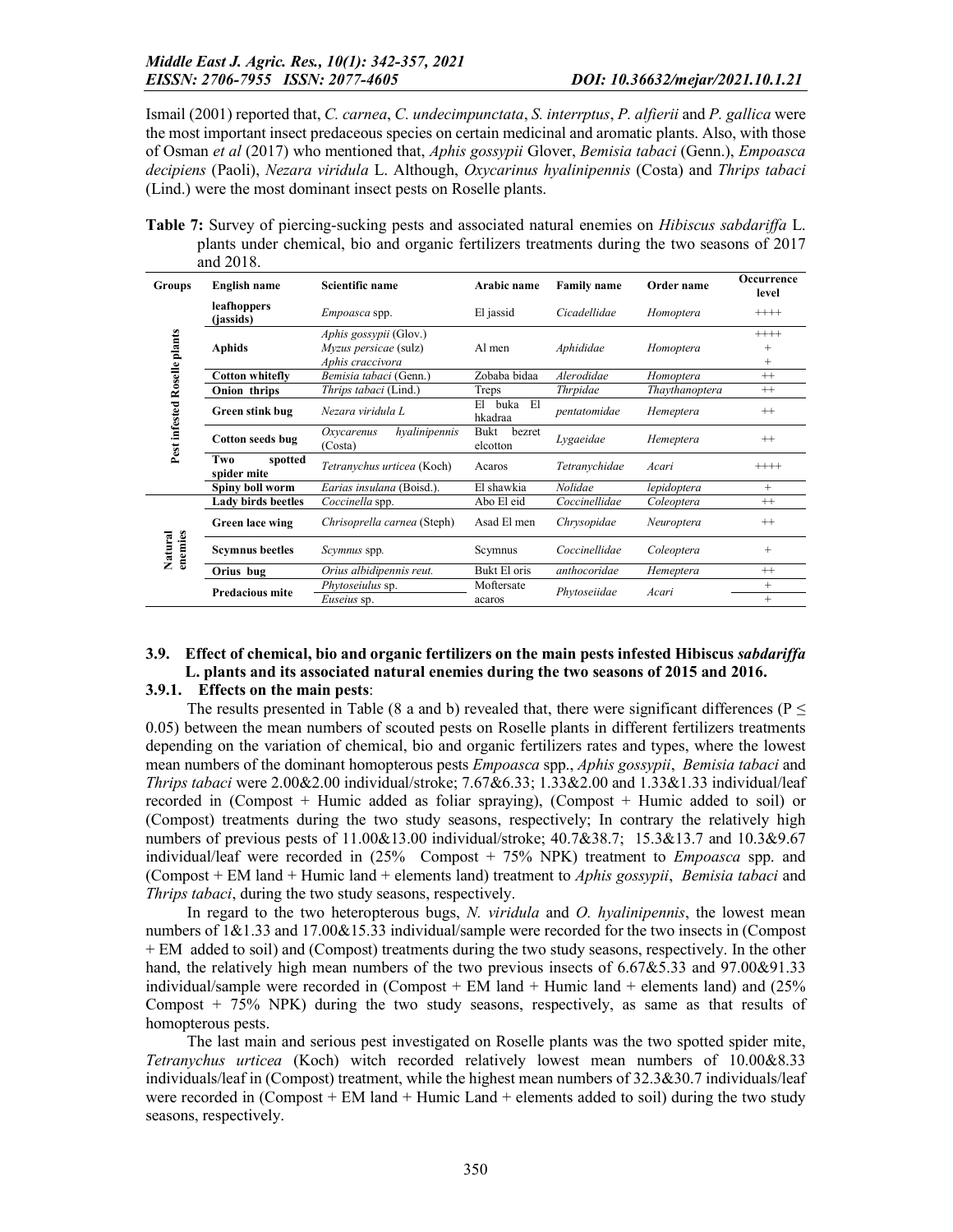Generally, the relatively high mean numbers of all inspected pests were associated with high vegetative growth as plant height and branches number which resulted with high quantity and types of nitrogen sources (Compost + Humic foliar + elements foliar), (Compost + Humic Land + elements land), (Compost + EM land + Humic Land + elements land),  $(75\%$  Compost + 25% NPK),  $(50\%$ Compost  $+$  50% NPK) and (25% Compost  $+$  75% NPK) treatments. In the other hand, the relatively lower numbers of pests were recorded in (Compost), (Compost + EM added to soil) or (Compost + Humic added as foliar spraying) treatments. As previous results it could be noticed that the organic and bio fertilizers can be used as integrated crop management agent in sustainable agriculture systems to get safe food with relatively low cost upon long run.

|                                                          | <i>Empoasca</i> spp.   |              |              | A. gossypii  |                        |              | <b>B.</b> tabaci          |              |                        | T. tabaci |                           |              |                        |              |              |     |
|----------------------------------------------------------|------------------------|--------------|--------------|--------------|------------------------|--------------|---------------------------|--------------|------------------------|-----------|---------------------------|--------------|------------------------|--------------|--------------|-----|
| <b>Treatments</b>                                        | 1 <sup>st</sup> season |              | $2nd$ season |              | 1 <sup>st</sup> season |              | 2 <sub>nd</sub><br>season |              | 1 <sup>st</sup> season |           | 2 <sub>nd</sub><br>season |              | 1 <sup>st</sup> season |              | $2nd$ season |     |
| Compost*                                                 | 3.0                    | f            | 2.3          | ef           | 10.3                   | hi           | 9.67                      | gh           | 1.33                   | h         | 2.00                      | d            | 1.33                   | g            | 1.33         | h   |
| $Compost* + EM$ land                                     | 2.7                    | f            | 2.0          | f            | 9.33                   | ij           | 8.0                       | hi           | 2.67                   | gh        | 3.33                      | fg           | 1.67                   | fg           | 2.33         | h   |
| Compost* + Humic land                                    | 2.0                    | f            | 2.7          | ef           | 7.67                   | i            | 6.33                      | $\mathbf{1}$ | 3.00                   | gh        | 2.33                      | g            | 2.33                   | efg          | 1.67         | h   |
| $Compost*$<br>+ Humic<br>foliar                          | 2.0                    | f            | 2.0          | f            | 11.3                   | ghi          | 10.0                      | gh           | 4.33                   | fg        | 3.00                      | fg           | 2.00                   | fg           | 2.33         | fgh |
| Compost* + elements<br>land                              | 2.0                    | $\mathbf f$  | 3.3          | ef           | 12.7                   | gh           | 10.7                      | g            | 5.00                   | fg        | 4.67                      | ef           | 1.67                   | fg           | 2.00         | gh  |
| Compost* + elements<br>foliar                            | 2.3                    | f            | 3.7          | ef           | 13.7                   | g            | 11.3                      | g            | 5.67                   | ef        | 3.67                      | fg           | 2.33                   | efg          | 1.67         | h   |
| $Compost* + EM$ land +<br>Humic land                     | 2.7                    | $\mathbf{f}$ | 3.0          | ef           | 18.7                   | f            | 16.7                      | f            | 6.00                   | ef        | 4.33                      | $\mathbf{f}$ | 3.33                   | def          | 2.67         | fgh |
| $Compost* + EM$ land +<br>elements land                  | 3.0                    | f            | 3.7          | ef           | 20.0                   | $\mathbf{f}$ | 18.7                      | f            | 7.33                   | ef        | 6.33                      | ef           | 4.67                   | d            | 3.33         | fg  |
| $Compost*$<br>$+$<br>Humic<br>$foliar + elements foliar$ | 3.7                    | ef           | 4.0          | def          | 23.7                   | e            | 21.7                      | e            | 10.7                   | bc        | 9.67                      | cd           | 4.00                   | def          | 3.67         | ef  |
| $Compost*$<br>$+$<br>Humic<br>Land + elements land       | 5.3                    | de           | 4.7          | cde          | 27.0                   | d            | 25.7                      | d            | 12.3                   | bc        | 10.7                      | cd           | 6.67                   | $\mathbf{c}$ | 5.00         | de  |
| $Compost* + EM$ land +<br>Humic Land + elements          | 8.3                    | bc           | 6.7          | $\mathbf{c}$ | 40.7                   | a            | 38.7                      | a            | 15.3                   | a         | 13.7                      | a            | 10.3                   | a            | 9.67         | a   |
| land                                                     |                        |              |              |              |                        |              |                           |              |                        |           |                           |              |                        |              |              |     |
| 75%<br>$Compost + 25%$<br><b>NPK</b>                     | 7.0                    | cd           | 6.3          | cd           | 30.7                   | $\mathbf{c}$ | 29.7                      | $\mathbf{c}$ | 14.0                   | ab        | 13.3                      | a            | 7.67                   | bc           | 6.33         | cd  |
| 50%<br>$Compost + 50\%$<br><b>NPK</b>                    | 9.7                    | ab           | 11.0         | b            | 34.3                   | b            | 32.3                      | b            | 12.7                   | bc        | 11.3                      | bc           | 9.33                   | ab           | 8.33         | ab  |
| 25%<br>$Compost + 75%$<br><b>NPK</b>                     | 11.0                   | a            | 13.0         | a            | 36.3                   | b            | 34.3                      | b            | 13.7                   | ab        | 12.7                      | ab           | 8.67                   | ab           | 7.33         | bc  |
| Zero<br>$Compost + 100\%$<br><b>NPK</b>                  | 5.7                    | de           | 7.0          | $\mathbf{c}$ | 22.7                   | e            | 21.7                      | e            | 10.3                   | d         | 9.00                      | cd           | 6.67                   | $\mathbf{c}$ | 5.67         | d   |

Table 8a: Effect of chemical, bio and organic fertilizers on insect species infested Roselle plants.

 $(Compost* = 100\% = 12 \text{ m}^3/\text{fed.}) - (75\% \text{ Compost} = 9 \text{ m}^3/\text{fed.}) - (50\% \text{ Compost} = 6 \text{ m}^3/\text{fed.}) - (25\% \text{ Compost} = 3$ m<sup>3</sup>/fed.)

|         |  |  |  | <b>Table 8b:</b> Effect of chemical, bio and organic fertilizers on insect and mite species infested Roselle |  |  |  |  |
|---------|--|--|--|--------------------------------------------------------------------------------------------------------------|--|--|--|--|
| plants. |  |  |  |                                                                                                              |  |  |  |  |

|                                              | N. viridula  |      |                 |        |    |        | O. hyalinipennis           |              | T. urticae   |     |                           |              |
|----------------------------------------------|--------------|------|-----------------|--------|----|--------|----------------------------|--------------|--------------|-----|---------------------------|--------------|
| <b>Treatments</b>                            | $1st$ season |      | 2 <sup>nd</sup> | season |    | season | 2 <sup>nd</sup><br>'season |              | $1st$ season |     | 2 <sup>nd</sup><br>season |              |
| Compost*                                     | 1.33         | gh   | 2.33            | cd     | 17 | m      | 15.33                      |              | 10.0         | k   | 8.33                      | h            |
| $Compost* + EM$ land                         | 1.00         | h    | 1.33            | d      | 19 | m      | 17.67                      | k            | 11.3         | k   | 9.67                      | h            |
| Compost* + Humic land                        | 1.33         | gh   | 2.67            | cd     | 23 |        | 22.33                      |              | 15.7         |     | 14.0                      | g            |
| $Compost* + Humic foliar$                    | 1.67         | fgh  | 2.33            | cd     | 27 | k      | 24.00                      |              | 16.3         | 11  | 16.3                      |              |
| Compost* + elements land                     | 2.33         | efgh | 3.67            | bc     | 30 |        | 27.00                      |              | 20.3         | gh  | 22.3                      | d            |
| Compost* + elements foliar                   | 2.67         | defg | 1.33            | d      | 30 |        | 27.33                      | $\mathbf{1}$ | 24.7         | ef  | 25.3                      | bc           |
| $Compost* + EM$ land + Humic land            | 2.00         | fgh  | 2.67            | cd     | 33 |        | 32.67                      | h            | 27.7         | bcd | 24.7                      | c            |
| $Compost* + EM$ land + elements land         | 3.67         | cde  | 2.33            | cd     | 37 | h      | 34.33                      | h            | 23.0         | f   | 21.7                      | d            |
| $Compost* + Humic foliar + elements foliar$  | 4.33         | bcd  | 5.00            | ab     | 40 | g      | 38.33                      | g            | 22.3         | fg  | 20.7                      | de           |
| Compost* + Humic Land + elements land        | 5.67         | ab   | 6.00            | a      | 56 | f      | 53.33                      | f            | 25.7         | de  | 27.3                      | <sub>b</sub> |
| $Compost* + EM$ land + Humic Land + elements |              |      |                 |        |    |        |                            |              |              |     |                           |              |
| land                                         | 6.67         | ab   | 5.33            | ab     | 87 | b      | 80.67                      | <sub>b</sub> | 32.3         | a   | 30.7                      | a            |
| $Compost + 25\% NPK$<br>75%                  | 4.67         | bcd  | 6.33            | ab     | 77 | d      | 73.00                      | d            | 28.7         | bc  | 25.3                      | bc           |
| 50%<br>$Compost + 50\% NPK$                  | 3.67         | cde  | 2.67            | cd     | 81 | c      | 77.67                      | c            | 26.3         | cde | 25.7                      | bc           |
| $Compost + 75\% NPK$<br>25%                  | 5.33         | abc  | 4.00            | bc     | 97 | a      | 91.33                      | a            | 29.7         | h.  | 27.3                      | h.           |
| Zero $Compost + 100\%$ NPK                   | 3.00         | def  | 3.67            | bc     | 60 | e      | 58.33                      | e            | 18.7         | hi  | 19.0                      | e            |

 $(Compost* = 100\% = 12 \text{ m}^3/\text{fed.}) - (75\% \text{ Compost} = 9 \text{ m}^3/\text{fed.}) - (50\% \text{ Compost} = 6 \text{ m}^3/\text{fed.}) - (25\% \text{ Compost} = 3$ m<sup>3</sup>/fed.)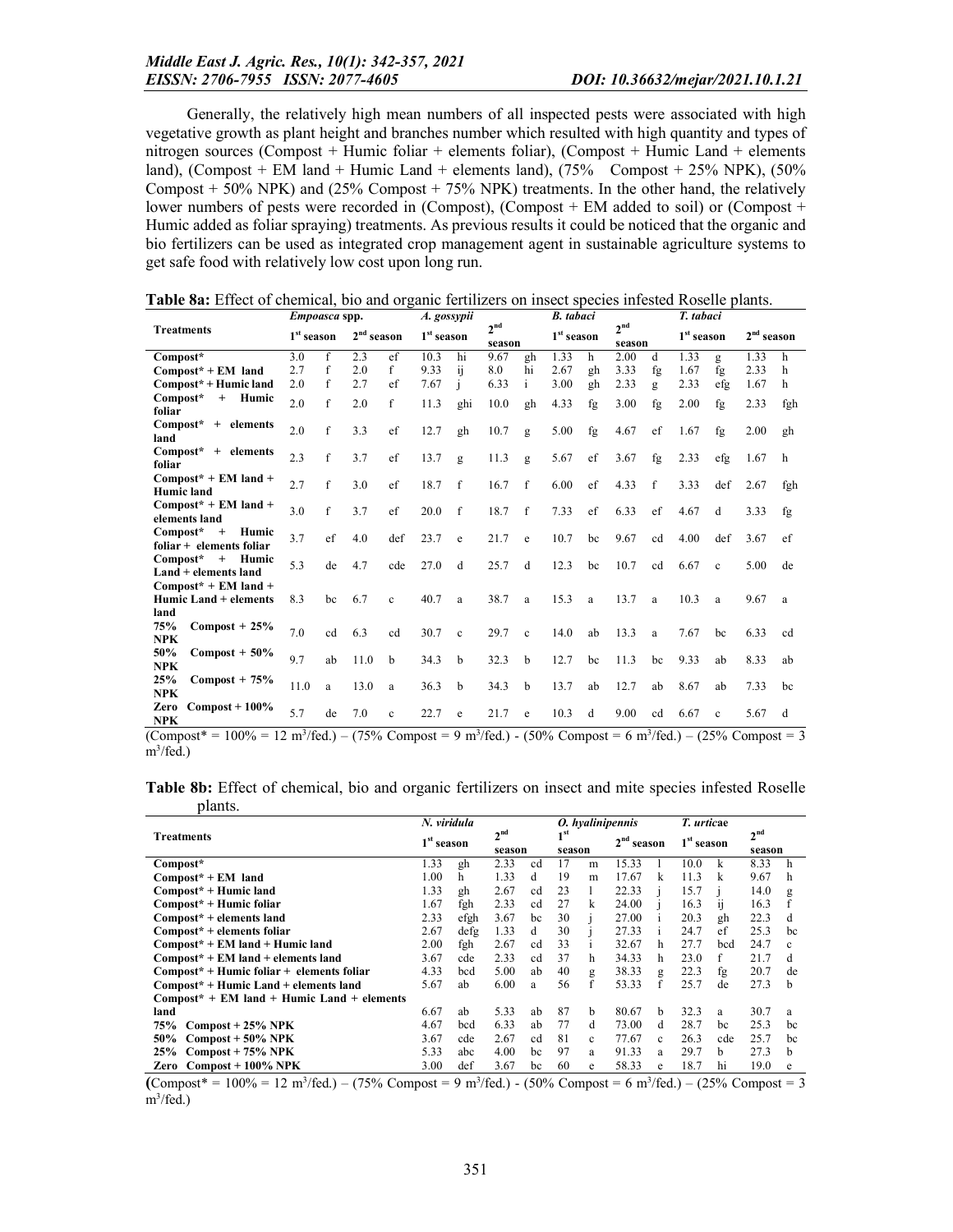The obtained results agreed with those of Hashem *et al*. (2017) who decided that the insect pests are untied to challenge the plant, the integration between Chicken manure  $\&$  EM<sub>1</sub>, EM. Bokashi  $\&$  EM<sub>1</sub> or EM bokashi with Tracer or ALKANZ will be the most effective ecofriendly strategy to overcome these dramatic conditions to conserve the environment and produce an appreciated yield. Also, with that of Shafique *et al*., (2016) who stated that, the using of organic additives, antagonistic microorganisms and phytochemicals in controlling pests and soil borne diseases offers an alternate strategy to the prevalent use of synthetic pesticides.

#### 3.9.2. Effects on the natural enemies

The main and dominant natural enemies tabulated in Table (9) found associated with pests on Roselle plants were the three insect predators, *Coccinella* spp., *Chrisoprella carnea* and *Orius albidipennis* witch recorded relatively lowest mean numbers of 1.00&2.7; 0.33&1.00 and 2.00&4.00 individuals/plant in (Compost + Microelements added as foliar spraying), (Compost) or (Compost + Humic added to soil) treatments in association with low preys numbers of pests individuals, while the relatively high mean numbers of 5.7&4.3; 4.33&5.00 and 8.67&6.00 individuals/plant associated with high numbers of pests infested Roselle plants recorded in (Compost + EM land + Humic Land + elements land) during the two study seasons, respectively.

Generally, the fertilizers treatments were affected the activity as indirect effect by affecting pests numbers and direct effect by providing good shelter for predators.

| Table 9: Effect of chemical, bio and organic fertilizers on insect predators associated with Roselle |  |  |  |  |  |
|------------------------------------------------------------------------------------------------------|--|--|--|--|--|
| plants.                                                                                              |  |  |  |  |  |

| <b>Treatments</b>               | Coccinella spp. |                        |     |              | Chrisoprella carnea |                        |      |              | Orius albidipennis |                        |      |                        |
|---------------------------------|-----------------|------------------------|-----|--------------|---------------------|------------------------|------|--------------|--------------------|------------------------|------|------------------------|
|                                 |                 | 1 <sup>st</sup> season |     | $2nd$ season |                     | 1 <sup>st</sup> season |      | $2nd$ season |                    | 1 <sup>st</sup> season |      | 2 <sup>nd</sup> season |
| Compost*                        | 2.3             | bcd                    | 3.0 | abcd         | 0.33                | e                      | 1.00 | fg           | 3.33               | g                      | 5.00 | bc                     |
| $Compost* + EM$ land            | 1.7             | cd                     | 2.3 | bcd          | 1.33                | cde                    | 1.67 | def          | 2.00               | $\mathbf{1}$           | 4.00 | de                     |
| Compost* + Humic land           | 2.0             | cd                     | 3.0 | abcd         | 0.78                | e                      | 2.00 | de           | 3.33               | $\mathbf{g}$           | 5.33 | ab                     |
| Compost* + Humic foliar         | 3.3             | bc                     | 1.7 | d            | 2.00                | bcd                    | 1.00 | fg           | 4.33               | ef                     | 5.00 | bc                     |
| $Compost* + elements$ land      | 2.7             | bcd                    | 2.0 | cd           | 1.00                | de                     | 0.78 | g            | 4.00               | efg                    | 5.33 | ab                     |
| Compost* + elements foliar      | 1.0             | d                      | 2.7 | abcd         | 2.00                | bcd                    | 2.00 | de           | 3.67               | fgh                    | 2.33 | f                      |
| $Compost^*$ + EM land + Humic   |                 |                        |     |              |                     |                        |      |              |                    |                        |      |                        |
| land                            | 2.3             | cd                     | 3.7 | abc          | 0.78                | e                      | 1.67 | def          | 4.67               | de                     | 4.67 | bcd                    |
| $Compost* + EM$ land + elements |                 |                        |     |              |                     |                        |      |              |                    |                        |      |                        |
| land                            | 2.7             | bcd                    | 4.0 | ab           | 2.33                | bc                     | 2.00 | de           | 5.33               | de                     | 6.00 | ab                     |
| $Compost^*$ + Humic foliar +    |                 |                        |     |              |                     |                        |      |              |                    |                        |      |                        |
| elements foliar                 | 3.0             | bc                     | 3.3 | abcd         | 2.33                | bc                     | 3.67 | b            | 4.00               | efg                    | 2.67 | $\mathbf{f}$           |
| $Compost^* + Humic Land +$      |                 |                        |     |              |                     |                        |      |              |                    |                        |      |                        |
| elements land                   | 2.0             | cd                     | 2.3 | bcd          | 2.67                | b                      | 1.33 | efg          | 3.67               | fgh                    | 4.67 | bcd                    |
| $Compost^*$ + EM land + Humic   |                 |                        |     |              |                     |                        |      |              |                    |                        |      |                        |
| Land + elements land            | 5.7             | a                      | 4.3 | a            | 4.33                | a                      | 5.00 | a            | 8.67               | a                      | 6.00 | ab                     |
| $Compost + 25\% NPK$<br>75%     | 4.3             | ab                     | 2.0 | cd           | 2.00                | bcd                    | 1.33 | efg          | 3.00               | h                      | 5.00 | bc                     |
| $Compost + 50\% NPK$<br>50%     | 2.7             | bcd                    | 3.0 | abcd         | 3.00                | <sub>b</sub>           | 3.00 | bc           | 6.00               | $\mathbf{c}$           | 4.00 | de                     |
| $Compost + 75\% NPK$<br>25%     | 3.3             | bc                     | 2.7 | abcd         | 2.67                | h                      | 2.33 | cd           | 7.00               | h                      | 3.67 | e                      |
| $Compost + 100\%$ NPK<br>Zero   | 3.0             | bc                     | 2.3 | bcd          | 1.33                | cde                    | 2.00 | de           | 3.33               | g                      | 4.33 | cde                    |

 $(0 Compost<sup>*</sup> = 100% = 12 m<sup>3</sup>/fed.) – (75% Compost = 9 m<sup>3</sup>/fed.) - (50% Compost = 6 m<sup>3</sup>/fed.) – (25% Compost = 3$  $m^3$ /fed.)

#### **Discussion**

The high cost of chemical fertilizers prevents most farmers from providing a balanced application of nutrients which results in lower productivity. Therefore organic composting is the most efficient feeding method for slow growing crops.

The presence of organic matter in the soil is essential in maintaining soil fertility and reducing nutrient loss. Hence, compost is a good organic fertilizer because it contains nutrients as well as organic matter. Organic matter has a number of important roles that it plays in the soil, whether in its physical structure or as a means of biological activity. In addition, the organic matter contributes greatly to improving soil properties. It provides nutrients to the soil, improves its ability to retain water, and helps the soil maintain good moisture and thus better ventilation to germinate seeds and develop plant roots (Edwards and Hailu, 2011).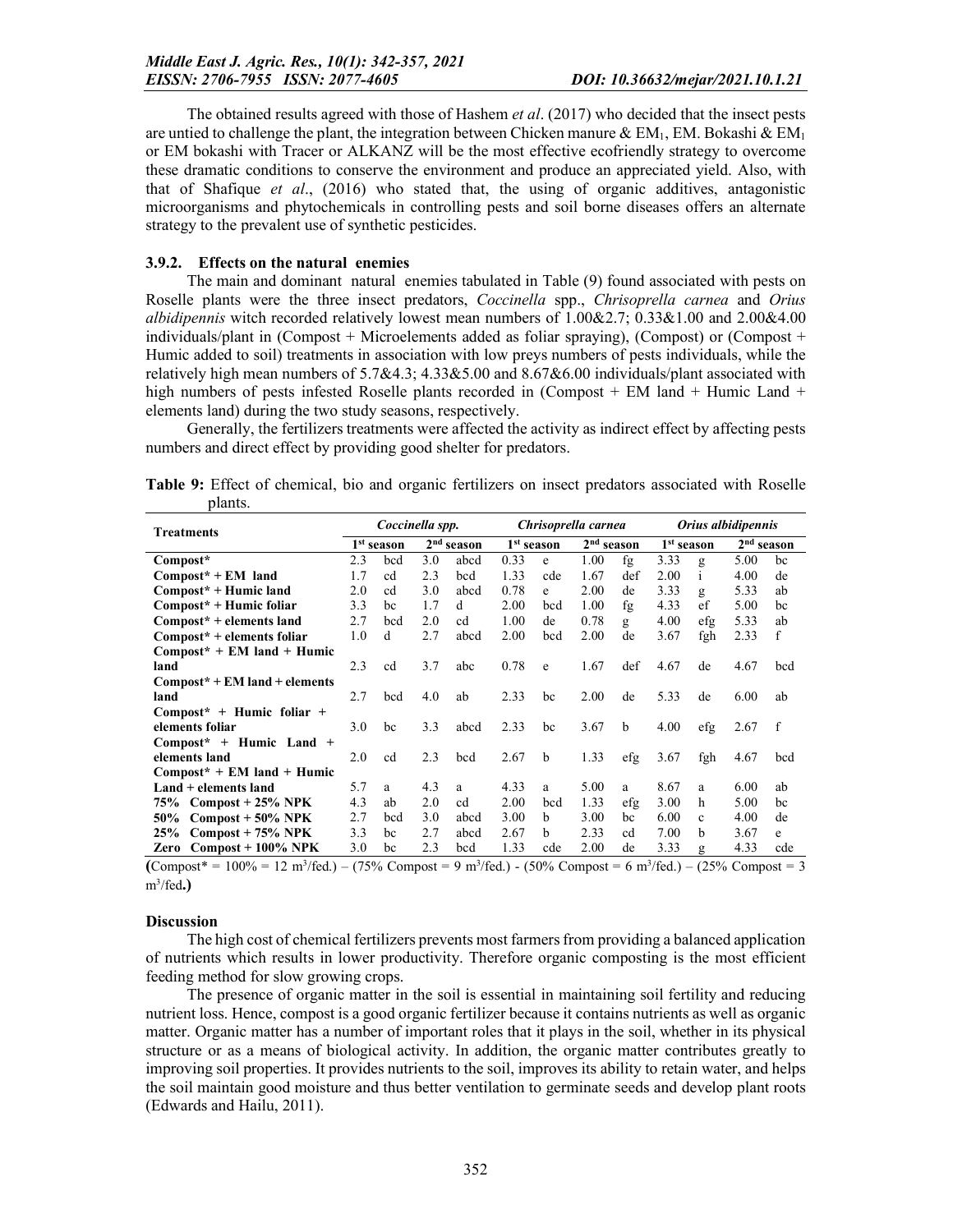Therefore, with compost there is a much better protection from leaching compared to soluble mineral fertilizers. Especially the N fertilization effect of compost is limited due to low mineralization rates and microbial immobilization (Tayebeh *et al*., 2010).

Compost has a stimulation effect on both the microbial community in the compost substrate as well as the soil-born micro biota of soils. As mentioned by Brown and Cotton, (2011), the application of compost has increased microbial activity in comparison to the control soils. They observed microbial activity was 2.23 times greater in the compost amended soils as compared to the control soils, because organic matter found in compost provides food for microorganisms.

Better crop results were often obtained if during the first years higher amounts of compost were applied every  $2<sup>nd</sup>$  to  $3<sup>rd</sup>$  year than by applying compost in lower quantities every year (Amlinger *et al.*, 2007). However, crop yields after pure compost application were mostly lower when compared to mineral fertilization (Agegnehu *et al*., 2014 and Amlinger *et al*., 2007), at least during the first years. This can be explained by the slow release of nutrients (especially N) during mineralization of compost.

Soil organic matter has a direct effect on the availability of iron, zinc and manganese, but it has little effect on copper availability in soil (Aulakh and Mahi 2005; Chaudhury *et al*.,2005 ; Li *et al*. 2007). In the same way, organic fertilizers improve the supply of zinc, copper and boron (Stone and Savin 2000).

Humic substances such as humic acid, fulvic acid, are the major components (65-70%) of soil organic matter, increase plant growth enormously due to increasing cell membrane permeability, respiration, photosynthesis, oxygen and phosphorus uptake, and supplying root cell growth (Cacco and Dell Agnolla, 1984 & Russo and Berlyn, 1990). Humic substances are a heterogeneous mixture of naturally occurring organic materials those arise from the decay of plant and animal residues. These organic materials contain carbon, which serves as a food source for soil organisms such as bacteria, algae, fungi, and earthworms. These soil organisms break the chemical bonds in the residues as they digest the carbon. The remaining by-products serve as building blocks of humic substances, which are not easily decomposed by soil organisms (Hopkins and Stark, 2003) and this will decrease nutrients leaching with irrigation water, and so increase fertilizers use efficiency (Mikkelsen, 2005). The humic acid products are usually available in the form of inexpensive soluble salts, referred to as potassium humate (Fong *et al*., 2007). Potassium humate causes an increase in crop quality and tolerance of plant to drought, saline, cold, diseases and pests stresses (Gadimov *et al*., 2007).

Shukla *et al* (2009) stated that, in biological system, the micronutrient are needed in trace amounts but they are no way micro in their role, rather they play major role in enhancing efficiency of macronutrients.

On the contrary, organic manures like compost discharge nutrients very slowly to the plants and these nutrients are not directly absorb by the plants. Therefore, plants are unable access required amount of nutrients in the critical yield-forming period. Hence, an integrated approach, combining application of compost with an application of inorganic fertilizer is a good strategy for increasing crop productivity. Such combination also contributed to the improvement of physical, chemical and biological properties of soil organic matter and nutrient status. Seran *et al*. (2010) found that, half fold of recommended inorganic fertilizers and compost at the rate of 4 t ha<sup>-1</sup> could give profitable yield and this combination could possibly reduce the cost of production in the onion cultivation. Similarly, application of half the recommended N and P rate and half the recommended rate of manure and compost as inorganic N equivalence resulted in yield advantages of about 129% compared to the control (Agegnehu *et al*., 2014). It is clear from the results of their study that 30% of the required nitrogen fertilizer could be replaced by compost, because compost improved the use efficiency of recommended nitrogen fertilizer and reduced its cost.

The functions of effective microorganisms  $(EM<sub>1</sub>)$  as mentioned by (Higa and Parr, 1994) were fixation of atmospheric nitrogen, decomposition of organic wastes and residues, suppression of soilborne pathogens, recycling and increased availability of plant nutrients, production of antibiotics and other bioactive compounds, production of simple organic molecules for plant uptake, complex the heavy metals to limit plant uptake, solubilization of insoluble nutrient sources and production of polysaccharides to improve soil aggregation.

In regarding to the pests infested Roselle plants and its associated natural enemies, the results revealed highly significant correlation between the infestation level of pests and each of Roselle plants height and branches numbers in cross ponding with fertilizers rates and types which activate vegetative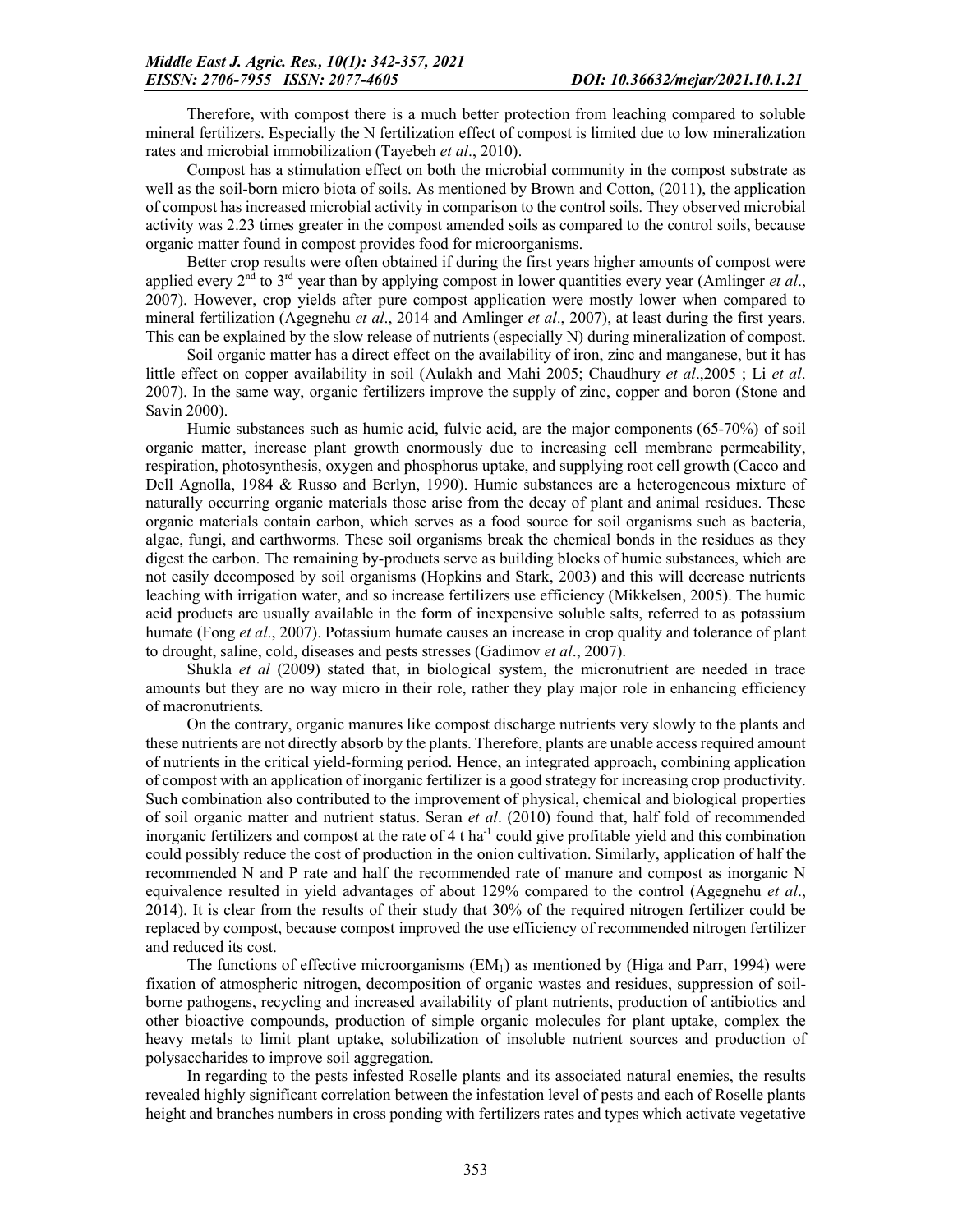growth of plants. So, the high numbers of insect pests were recorded on Roselle plants fertilized with combination of organic and inorganic fertilizer where the high vegetative attract pests and gave suit habitat to build up its population for these pests and its associated natural enemies. Hashem *et al*., 2017 and Shafique *et al*., 2016 tested the effects of organic and bio fertilizers on pests infested Roselle plants and found it decreased pests numbers when used without inorganic fertilizers. As obtained results it could be noticed that the organic and bio fertilizers can be used as integrated crop management agent in sustainable agriculture systems to get safe food with relatively low cost upon long run.

## References

- Abd El-Karim, A.I., M.E. El -Naggar and E.M. Amal, 2011. Survey of predaceous insects associated with four medicinal plants. J. Plant Prot. and Pathology, Mansoura Univ.,  $2(6)$ :  $623 - 636$ .
- Abd El-Moneim, A.S.M. and T.E. Abd El-Wahab, 2006. Insect pests and predators in hapting Roselle plants, *Hibiscus sabdariffa* L. a medicinal plant in Egypt. Arch. phytopathology, Plant Protect.,  $39(1)$ :  $25 - 32$ .
- Abou El-Hassan, S., M. Abd Elwanis and M.Z. El-Shinawy, 2017. Application of compost and vermicompost as substitutes for mineral fertilizers to produce green beans. Egypt. J. Hort., 44 (2): 155-163a.
- Afsah, A.F.E. 2005. Studies on some pests attacking medicinal and aromatic plants. Ph. D. Thesis, Fac. of Agric., Zagazig Univ.
- Agegnehu, G., C. VanBeek and M. Bird, 2014. Influence of integrated soil fertility management in wheat and tef productivity and soil chemical properties in the highland tropical environment. Journal of Soil Science and Plant Nutrition, 14.
- Ahmed, A.M.T. 1990. Studies on some insect pests infesting certain medicinal plants. Ph. D. Thesis, Fac. of Agric., Al-Azhar Univ., 148.
- Ahmed, F., F.R. Khan and M.R. Khan, 1995. Comparative efficacy of some traditional and nontraditional insecticide against sucking insect pests of cotton. Sarhad. J. Agric., 11(6):733- 739.
- Akanbi, W.B., A.B. Olaniyan, A.O. Togun, A.E.O. Ilupeju and O.A. Olaniran, 2009. The effect of organic and inorganic fertilizer on growth, calyx yield and quality of Roselle (*Hibiscus sabdariffa* L.). American-Eurasian Journal of Sustainable Agriculture, 3(4): 652-657.
- Albiach, R., R.R. Canet, F. Pomares and F. Ingelmo, 2000. Microbial biomass content and enzymatic activities after the application of organic amendments to a horticultural soil. Bioresource Technology, 75: 43-48.
- Amjad, A.S.A., Y.M.A. Khanif, H.A. Aminuddin, O.A. Radziah and H.A. Osumanu, 2010. Impact of potassium humate on selected chemical properties of an Acidic soil. 19<sup>th</sup> World Congress of Soil Science, Soil Solutions for a Changing World, 1-6 August 2010, Brisbane, Australia.
- Amlinger, F., S. Peyr, J. Geszti, P. Dreher, W. Karlheinz and S. Nortcliff, 2007. Beneficial effects of compost application on fertility and productivity of soils. Literature Study, Federal Ministry for Agriculture and Forestry, Envi. and Water Management, Austria. [Online] Available: www.umweltnet.at/filemanager/download/20558/ (Dec. 2013)
- Aulakh, M.S. and S.S. Mahi, 2005. Interactions of nitrogen with other nutrients and water: effect on crop yield and quality, nutrient use efficiency, carbon sequestration and environmental pollution. Adv. Agron., 86: 342–409
- Azarpour, E., M.K. Motamed, M. Moraditochaee and H.R. Bozorgi, 2012. Effects of bio, mineral nitrogen fertilizer management, under humic acid foliar spraying on fruit yield and several traits of eggplant (*Solanum melongena* L.). African Journal of Agricultural Research, 7(7): 1104- 1109.
- Bavec, F. and M. Bavec, 2006. Organic production and use of alternative crops. CRC Press. New York, USA, 242 p. [C.F., Hewidy, M., E. Sultan and M. Elsayed, 2018. Water schedule of Roselle (*Hibiscus sabdariffa* L.) under organic fertilization. Egypt. J. Hort., 45 (1): 53 – 64].
- Baziramakenga, R. and R.R.S. Simard, 2001. Effect of deinking paper sludge compost on nutrient uptake and yields of snap bean and potatoes grown in rotation. Compost Science and Utilization, 9 (2):115-126.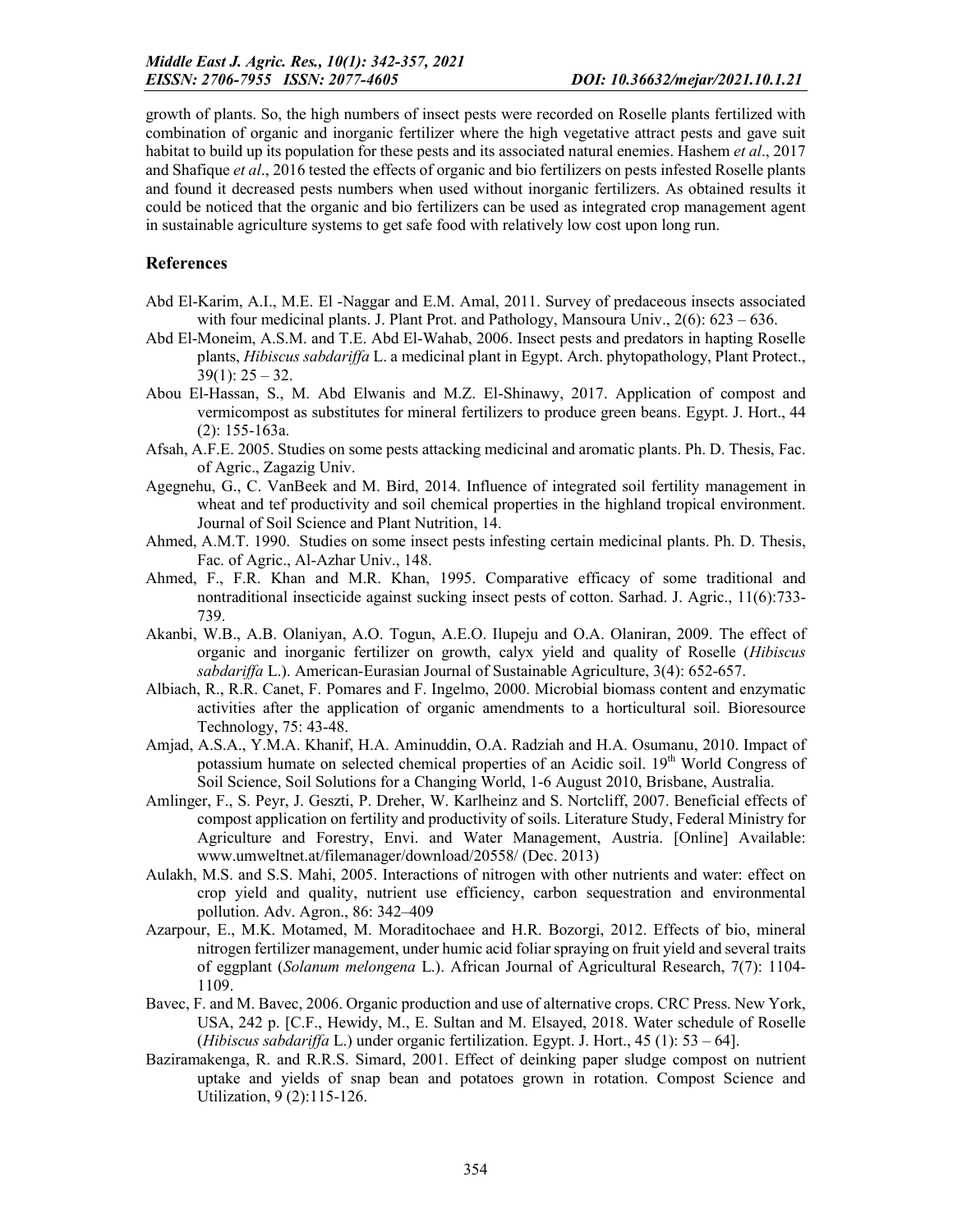- Brown, S. and M. Cotton, 2011. Changes in soil properties and carbon content following compost application: Results of on-farm sampling. Compost Science and Utilization, (2011), 19 (1) : 88- 97.
- Cacco, G. and G. Dell Agnolla, 1984. Plant growth regulator activity of soluble humic substances. Can. J. Soil Sci., 64: 25-28.
- Chang, Y.C., H.P. Huang, J.D. Hsu, S.F. Yang and C.J. Wang, 2005. *Hibiscus* anthocyanins rich extract-induced apoptosis cell death in human promyelocytic leukaemia cells. Toxicol. Appl. Pharmacol., 205(3): 201-212.
- Chaudhury, J., U.K. Mandal, K.L. Sharma *et al*., 2005. Assessing soil quality under long- term ricebased cropping systems. Commun. Soil Sci. Plant Anal., 36:1–21. [C.F., Ibrahim, H. A. K. 2019. Effect of foliar application of compost water extract, humic acid, EDTA and micronutrients on the growth of fenugreek plants under sandy soil condition. International Journal of Environmental Science and Technology, (2019) 16: 7799–7804].
- Daly, M.J. and D.P.C. Stewart, 1999. Influence of "Effective Microorganisms" (EM) on vegetable production and carbon mineralization – a preliminary investigation. Journal of Sustainable Agriculture, 14: 15 – 25.
- Dalziel, J.M., 1973. The useful plants of west Tropical Africa. The Crown Agents, London), 314-315.
- Du C.T. and F.J. Francis, 1973. Anthocyanin of Roselle. J. Food Sci., 38 (5): 810-820.
- Duncan, D.B. 1958. Multiple Ranges and Multiple F-test Biometric.11: 1-24.
- Edwards, S. and A. Hailu 2011. How to make compost and use. In: Ching, L.L., Edwards S. and Nadia H.S. (Eds), Climate Change and Food Systems Resilience in Sub-Sarahan Africa. FAO, Italy, 379- 436.
- El-Sayed, A.M.K., F.A. Abdel-Galil, Y.A. Darwish and G.H. Abou El-Hagag, 1990. Incidence and dominance of arthropods associated with Roselle, caraway and coriander plants in upper Egypt. Assiut J. of Agric. Sci., 21(3): 61-75.
- El-Sherif, A.M.A., 2016. Sesame (*Sesamum indicum* L.) yield and yield components influenced by nitrogen and foliar micronutrient applications in the Fayoum region, Egypt. Egypt. J. Agron., 38 ( 3): 355-367.
- Epstien, E. 1972. Mineral nutrition of plants. Principles and perspectives."John Wiley and Sons. Inc. USA.
- Esmaeili, A., A. Najarzadeh, R. Hemayati, J.Z. Reza and M. Taghizadeh, 2014. Effects of *Hibiscus subdariffa* on kidney function, albuminuria, total antioxidant capacity, hypertension and HS-CRP in patients with diabetic nephropathy. Nutrition and Food Sciences Research, 1 (1); 106- 107.
- Fong, S.S., L. Seng and H.B. Mat, 2007. Reuse of Nitric acid in the oxidative pretreatment step for preparation of humic acids from low rank coal of Mukah. Sarawak. J. Braz. Chem. Soc., 18(1): 41-46.
- Fuleki, T. and F.J. Francis, 1968. Quantitative methods of anthocyanin 1. Extraction and determination of anthocyanin in cranberries. J. Food Sci., 33(1):72.
- Gadimov, A., N. Ahmaedova and R.C. Alieva, 2007. Symbiosis nodules bacteria *Rhizobium leguminosarum* with Peas (*Pisum sativum*) nitrate reductase, salinification and potassium humus. Azarbayjan National Academy of Sciences. International Humic Substances Society. What are humic substances? Focus on form: Retrieved May 27, 2009, from http://ihss.gatech.edu/ihss2/whatarehs.html.
- Gomez, K.A. and A.A. Gomez, 1984. Statistical Procedures for Agricultural Research. John Wiley & Sons Inc., Singapore, 680.
- Hammad, K.A.A. and A.M. Mohsen, 2000. . Insects infesting Roselle and their associated natural enemies in newly reclaimed sandy land. Egypt. J. Appl. Sci., 15 (7): 618B642.
- Hanafy, M.S., 2009. Effect of planting distances and some microelements on the growth, yield and some chemical constituents of Roselle (*Hibiscus sabdariffa*, L.) plant. J. Product. & Dev., 14(3): 545– 570.
- Hashem, A.E.A. Hanan, Abeer, E.A. EL-Hadidy and E.A. Ali, 2017. Impact of some safe agricultural treatments on insect pests, vascular wilt disease management and Roselle (*Hibiscus sabdariffa* L.) productivity under Siwa Oasis condition. Int. J. Environ., 6 (4): 139-162.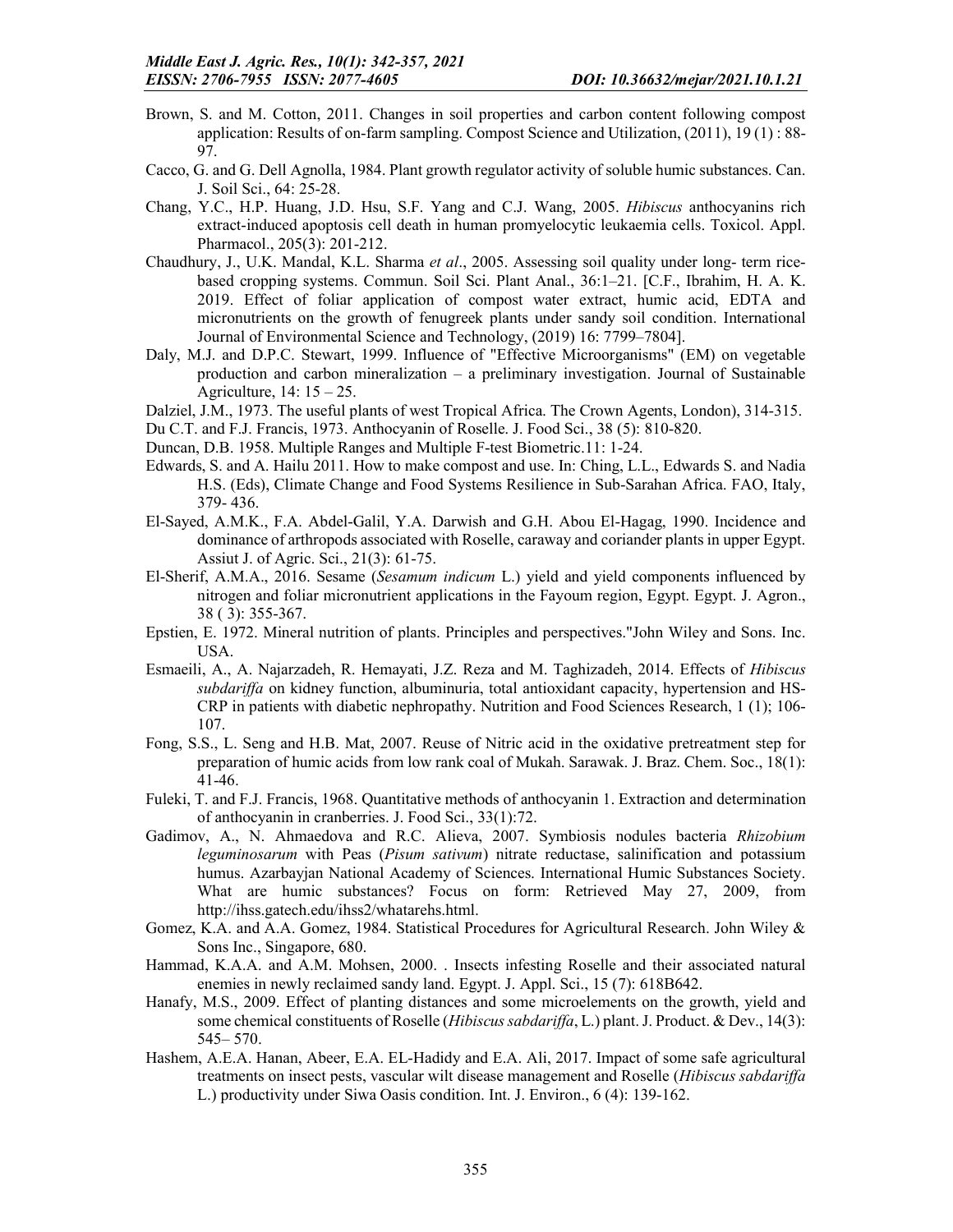- Hewidy, M., E. Sultan and M. Elsayed, 2018. Water schedule of Roselle (*Hibiscus sabdariffa* L.) under organic fertilization. Egypt. J. Hort., 45 (1): 53 – 64.
- Higa, T., 2002. *Eine Revolution zur Rettung der Erde: mit Effektiven Mikroorganismen (EM) die Probleme unserer Welt Lösen.* 3. Aufl.- OLV Organischer Landbau – Verlag: Xanten, Germany.
- Higa, T. and J.F. Parr, 1994. Beneficial and Effective Microorganisms for a sustainable agriculture and environment. International Nature Farming Research Center, Atami, Japan.
- Hopkins, B. and J. Stark, 2003. Humic acid effects on potato response to phosphorus. Presented at the Idaho Potato Conference, January, 22-23.
- Hu, C. and Y. Qi, 2013. Long-term Effective Microorganisms application promote growth and increase yields and nutrition of wheat in China. European J. of Agronomy, 46: 63–67.
- Hussein, M. S., S. E. El-Sherbeny, H.M. El-Saeid and M.M. Kandeel, 1989. Field experiments of foliar application with B-9 and micronutrients on *Hibiscus sabdariffa* L. Egyptian Journal of Horticulture, 1989, publ. 1990, 16(1): 59-68; 31 ref.
- Ismail, O.M.N., 2001. Studies on some insects attacking aromatic and medicinal plants. M.Sc. Thesis, Fac. Agric., Cairo Univ., Egypt.
- Jackson, M.L., 1967. Soil Chemical Analysis. Prentice Hall of India, Private Limited; New Delhi, 115.
- Khalil, S.E. and R.M.M. Yousef, 2014. Study the effect of irrigation water regime and fertilizers on growth, yield and some fruit quality of *Hibiscus sabdariffa* L. International Journal of Advanced Research, 2(5): 738-750.
- Khattab, M.E., 1997. Growth and yield response of Roselle new cultivars to foliar nutrient application. Bulletin of the National Research Centre, Cairo, 22(4): 473-494; 21 ref.
- Khosravi, H.M., B.A.J. Khanabadi, M.A. Ardekani, F. Fatehi and M.N. Shadkam, 2009. The effects of sour tea (*Hibiscus sabdariffa*) on hypertension in patients with type II diabetes. Journal of Human Hypertension, 23: 48–54.
- Li, B.Y., D.M. Zhou, L. Cang *et al.,* 2007. Soil micronutrient availability to crops as affected by longterm inorganic and organic fertilizer applications. Soil Tillage Res., 96:166–173. [C.F., Ibrahim, H.A.K. 2019. Effect of foliar application of compost water extract, humic acid, EDTA and micronutrients on the growth of fenugreek plants under sandy soil condition. International Journal of Environmental Science and Technology, (2019) 16: 7799–7804].
- Mahmoud, E.K., N. Abd EL-Kader, P. Robin, N. Akkal-Corfini and L. Abd El-Rahman, 2009. Effects of different organic and inorganic fertilizers on cucumber yield and some soil properties. World J. Agric. Sci., 5 (4): 408-414.
- Maunde, S.M. and L. Aliyu, 2012. Effects of nitrogen, phosphorus and farmyard manure on growth and nutrient uptake by Roselle (*Hibiscus sabdariffa* L.) in the Nigerian savanna. Nigeria Journal of Soil and Environmental Research, 10: 42 – 49.
- Mazumder, B.C. and K. Majumder, 2003. Methods of Physiological Analysis of Fruits. Daya Published House, Delhi, India.
- Mesbah, H.A., K.S. Moursii, I.A. Abou El-Fadl and E.A. Zakzouk, 1982. some pests infesting medicinal and aromatic plants in Egypt. II- Pests found on Roselle (*Hibiscus sabdariffa* L.) in Alexandria district. Proc. of Egypt National Conf. Entomol., 12(1): 297-309.
- Mikkelsen, R.L. 2005. Humic Materials for Agriculture. Better Crops, 89.
- Mortvedt, J., F. Cox, L. Shuman and R. Welch, 1991. Micronutrients in Agriculture."2<sup>nd</sup> Ed. Published by Soil Soc. Amer. Inc. Madison, Wisconsin, USA, 760.
- Osman, D.F., Heba A. Ismail, I.M. Kelany, Shadia M. Omara and Sh.M. Abd-Allah, 2017. Survey of main insect species associated with certain medicinal and aromatic plants at Awlad-Sakr district, Sharkia Governorate. Zagazig J. Agric. Res., 44 (5): 1839-1850.
- Rashad, S.E., 1976. Experience with pollination of tropical crops. Apiculture in tropical climate, London, 109-112.
- Rashad, S.E., 1978. Utilization of non Apis bees as crop pollinators. EG. ARS, 66:48.
- Russo, R.O. and G.P. Berlyn, 1990. The use of organic biostimulants to help low input sustainable agriculture. J. Sustain. Agric., 1: 19-42.
- Seran, T.H., S. Srikrishnah and M.M.Z. Ahamed, 2010. Effect of different levels of inorganic fertilizers and compost as basal application on the growth and yield of onion (*Allium cepa* L.). The Journal of Agricultural Sciences, 5 (2): 64-70.